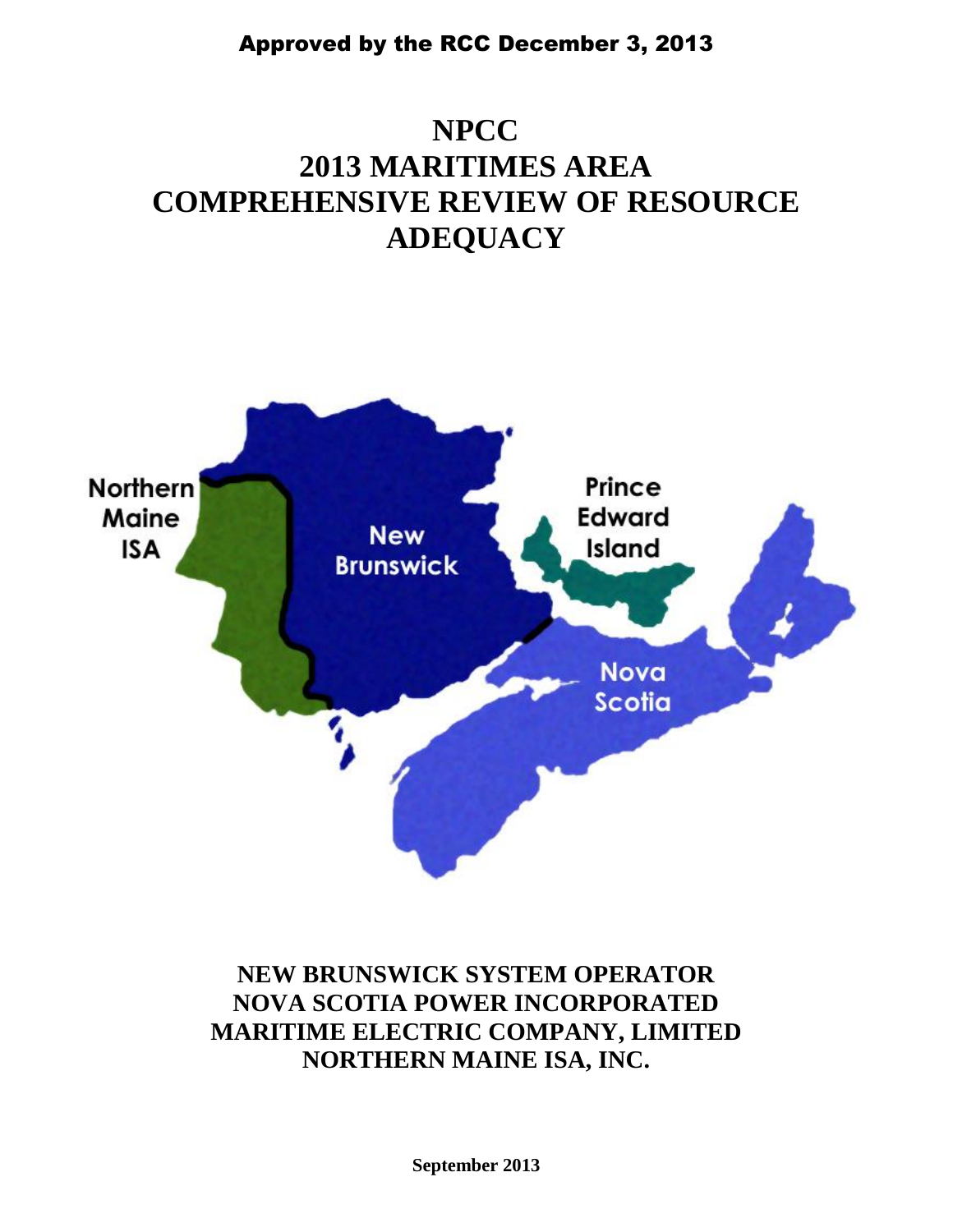This page intentionally left blank.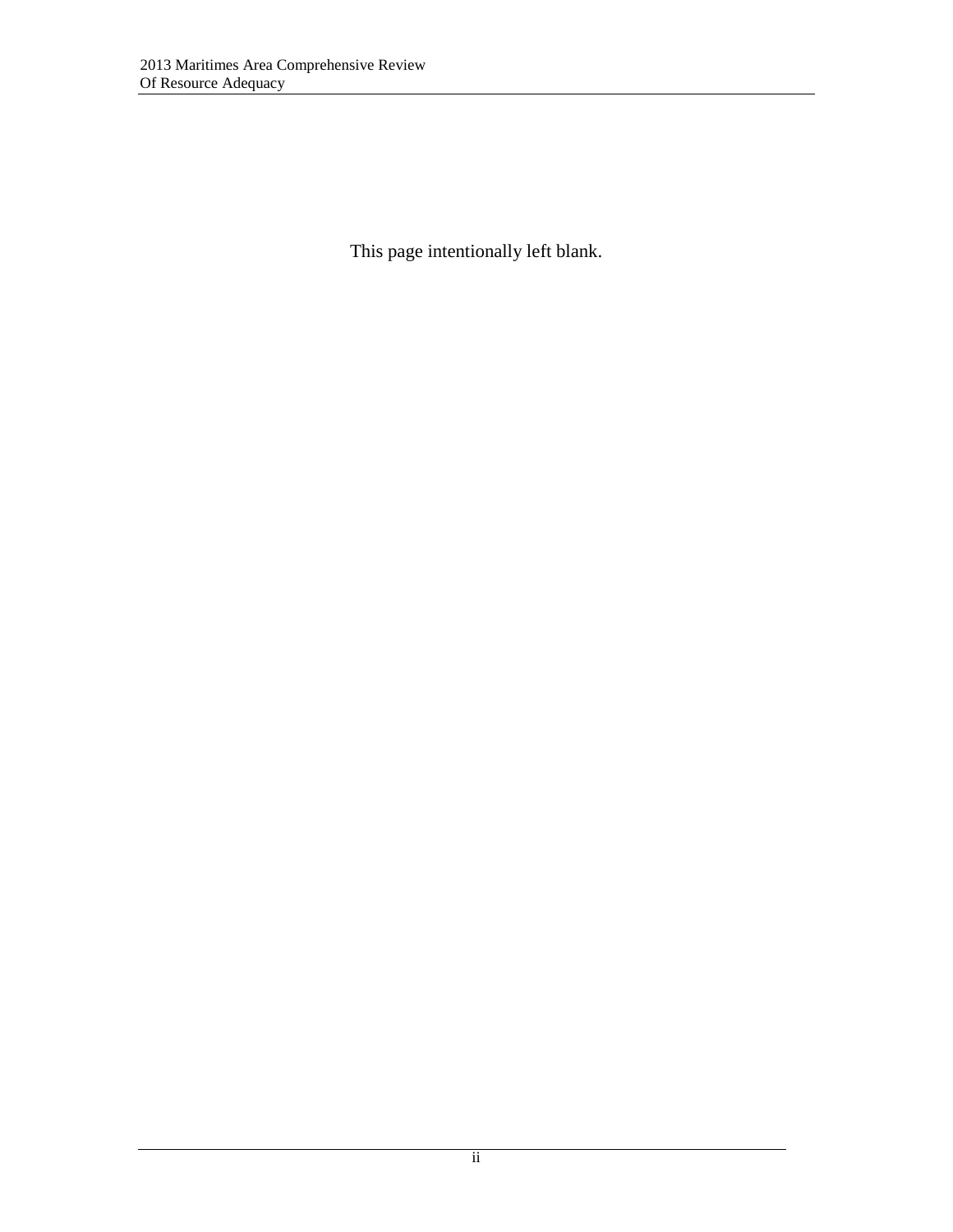## **EXECUTIVE SUMMARY**

The 2013 Maritimes Area Comprehensive Review of Resource Adequacy, covering the period of January 2014 through December 2018, has been prepared to satisfy the compliance requirements as established by the Northeast Power Coordinating Council (NPCC). The guidelines for this review are specified in the *NPCC Regional Reliability Directory #1 Appendix D (Adopted: December 1, 2009)*. This review supplants the previous Comprehensive Review that was performed in 2010 and approved by the RCC on September 9, 2010.

Table 1 provides a summary of the major assumptions and results of this review.

| <b>MAJOR ASSUMPTIONS</b>                            |                                                                                                                                                                    |  |  |  |  |
|-----------------------------------------------------|--------------------------------------------------------------------------------------------------------------------------------------------------------------------|--|--|--|--|
| <b>Load Forecast</b>                                | 2013 (all jurisdictions)                                                                                                                                           |  |  |  |  |
| Load Shape                                          | $2011/12$ (all years)                                                                                                                                              |  |  |  |  |
| <b>Resource Adequacy Criterion</b>                  | Loss of Load Expectation not more than 0.1 days/year                                                                                                               |  |  |  |  |
| Maritimes Required Reserve<br>20% of peak firm load |                                                                                                                                                                    |  |  |  |  |
| <b>Interconnection Benefits</b>                     | 300 MW                                                                                                                                                             |  |  |  |  |
| NB to NS tie capability                             | Reduced from 300 MW to 150 MW                                                                                                                                      |  |  |  |  |
| Maritime Link project                               | 153 MW of purchases from Newfoundland to Nova<br>Scotia is forecast for Jan. 1, 2018 coincident with an<br>assumed retirement of a 153 MW Nova Scotia<br>generator |  |  |  |  |
|                                                     | <b>RESULTS</b>                                                                                                                                                     |  |  |  |  |
| Year                                                | <b>Expected Number of Firm Load Disconnections</b><br>days/year                                                                                                    |  |  |  |  |
| 2014                                                | 0.012                                                                                                                                                              |  |  |  |  |
| 2015                                                | 0.011                                                                                                                                                              |  |  |  |  |
| 2016                                                | 0.007                                                                                                                                                              |  |  |  |  |
| 0.006<br>2017                                       |                                                                                                                                                                    |  |  |  |  |
| 2018<br>0.005                                       |                                                                                                                                                                    |  |  |  |  |

## **Table 1: Summary of Major Assumptions and Results**

The 2014 coincident peak demand forecast for the Maritimes Area is 5,242 MW, which is 183 MW below the 5,425 MW peak demand forecast in the 2010 review. This reduced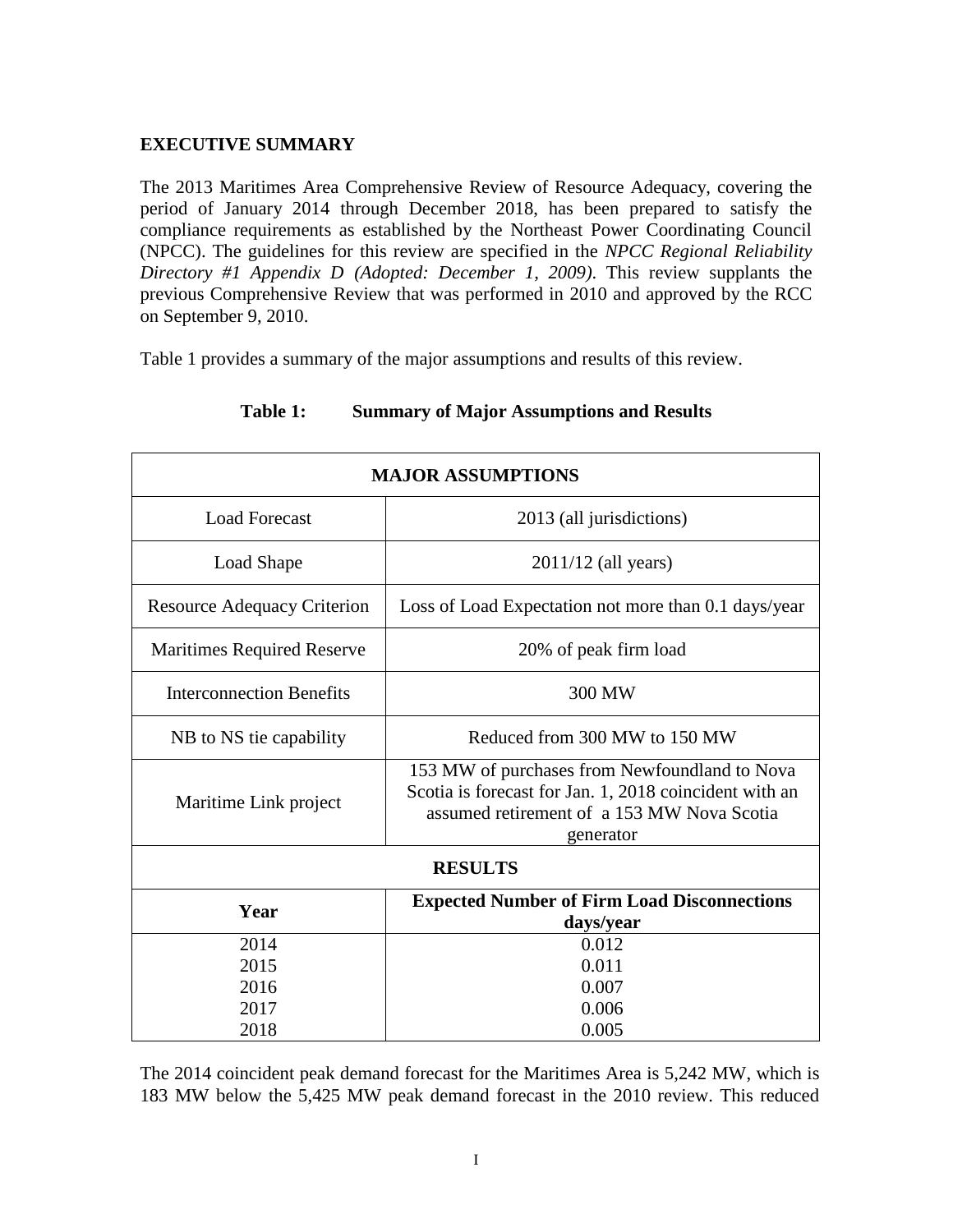peak demand forecast reflects load decreases in mining, forestry and pulp and paper industries, slower customer load growth in reaction to higher charges for electricity, and energy efficiency programs. The average annual demand growth over the 2014–2018 study period of this review is 0.05%, which is higher than the -0.01% annual demand growth forecast in the 2010 review.

The reserve criterion for the Maritimes Area is 20%, and adherence to this criterion is demonstrated to comply with the NPCC resource adequacy criterion.

Beginning with the 2011 Maritimes Area Interim Review of Resouce Adequacy, tie capability from NB to NS was reduced from 300MW to 150 MW to account for increased southeastern NB loads.

The NPCC resource adequacy criterion of a Loss of Load Expectation (LOLE) of not more than 0.1 days per year of firm load disconnections is not exceeded by the Maritimes Area for all years covered by this review, and varies between 0.005 to 0.012 days/yr for the base load forecast. The Maritimes Area is also shown to adhere to its own 20% reserve criterion in all years for the base load forecast, with minimum reserve levels varying between 45% and 46%.

Sensitivity analyses were run to determine the effects of high load growth, zero wind generation, and removing all external tie benefits on LOLE. The sensitivity results are shown in Table 2 and meet the NPCC resource adequacy criterion in all years.

| Year | <b>Base Case</b><br><b>LOLE</b> | <b>High Load</b><br>Growth<br><b>LOLE</b> | <b>Zero Wind</b><br><b>LOLE</b> | No Tie<br><b>Benefits</b><br><b>LOLE</b> |
|------|---------------------------------|-------------------------------------------|---------------------------------|------------------------------------------|
|      | days/year                       | days/year                                 | days/year                       | days/year                                |
| 2014 | 0.012                           | 0.012                                     | 0.049                           | 0.013                                    |
| 2015 | 0.011                           | 0.012                                     | 0.058                           | 0.012                                    |
| 2016 | 0.007                           | 0.011                                     | 0.038                           | 0.007                                    |
| 2017 | 0.006                           | 0.014                                     | 0.036                           | 0.006                                    |
| 2018 | 0.005                           | 0.016                                     | 0.028                           | 0.005                                    |

**Table 2: Summary of LOLE Results** 

Beginning October 1, 2013, the New Brunswick System Opertor will be amalgamated with New Brunswick Power Corporation. This restructuring will have no impact on the reliability of the Maritimes Area.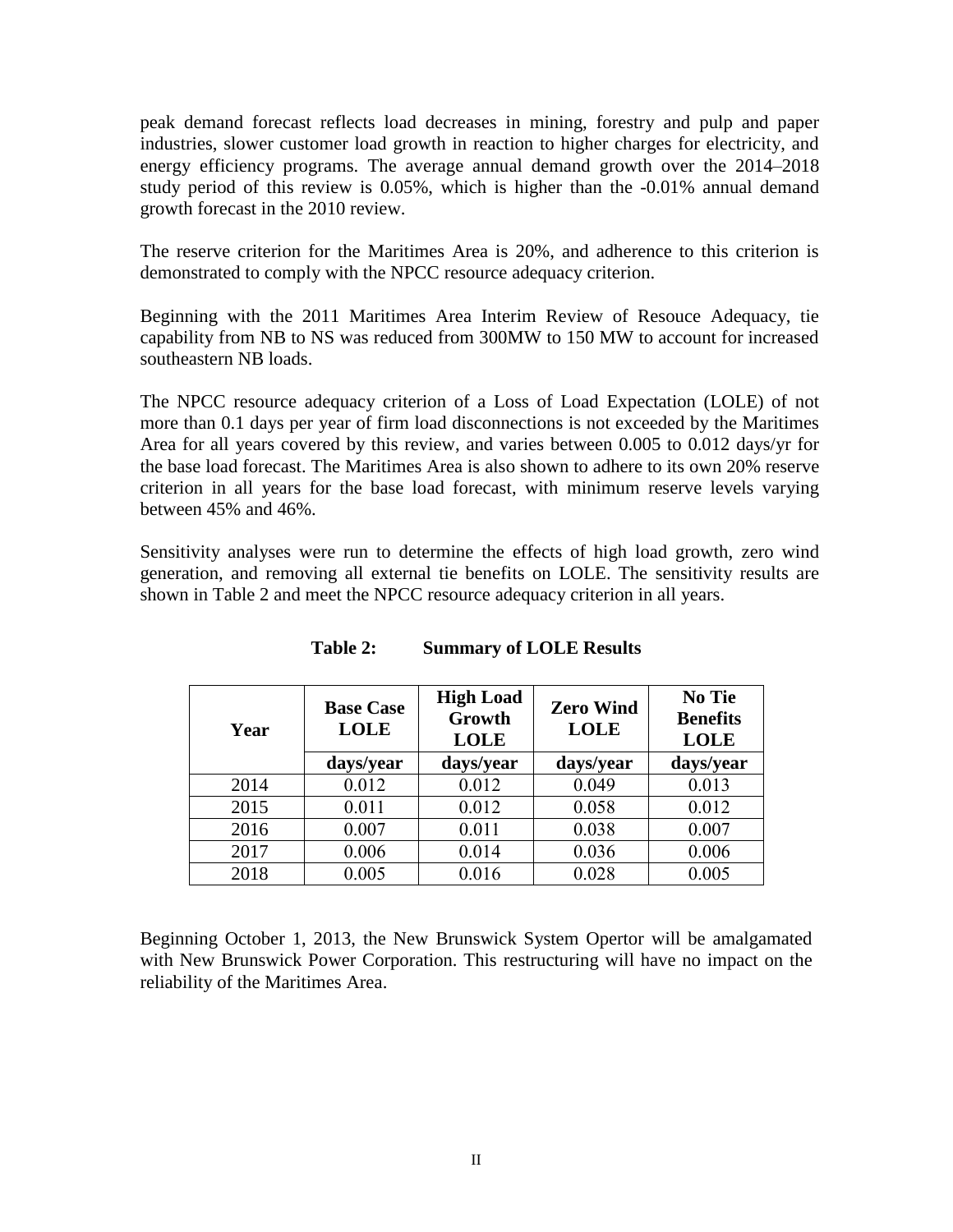## **TABLE OF CONTENTS**

| 1.0 |                                                                   |  |
|-----|-------------------------------------------------------------------|--|
| 2.0 |                                                                   |  |
|     |                                                                   |  |
|     |                                                                   |  |
|     |                                                                   |  |
|     |                                                                   |  |
|     |                                                                   |  |
|     |                                                                   |  |
|     |                                                                   |  |
| 3.0 |                                                                   |  |
|     |                                                                   |  |
|     |                                                                   |  |
|     |                                                                   |  |
|     |                                                                   |  |
|     |                                                                   |  |
|     |                                                                   |  |
| 4.0 |                                                                   |  |
|     |                                                                   |  |
|     |                                                                   |  |
|     | DESCRIPTION OF RESOURCE RELIABILITY MODEL 15<br><b>APPENDIX A</b> |  |
|     | <b>APPENDIX B</b>                                                 |  |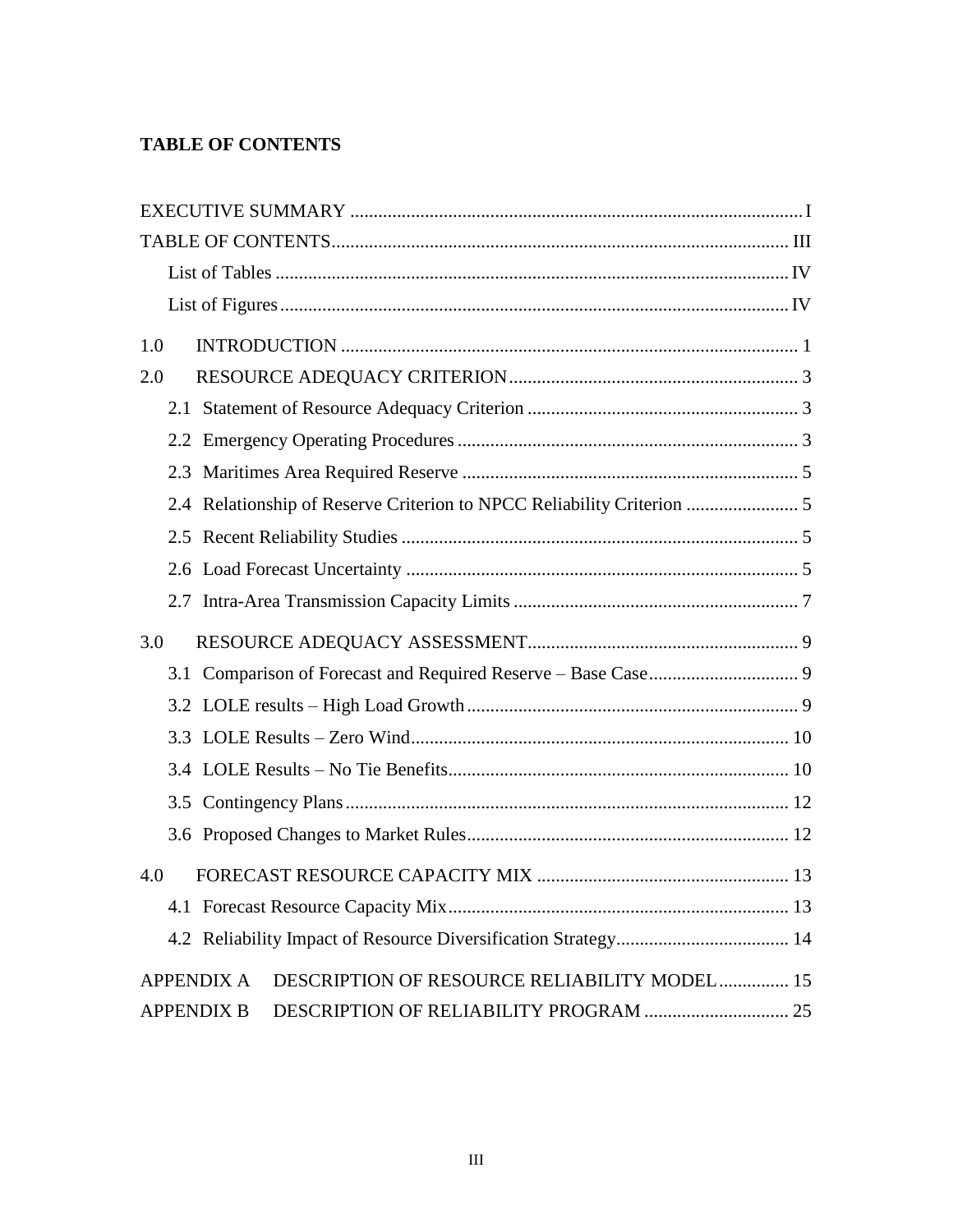## **List of Tables**

| Table 1: |  |
|----------|--|
| Table 2: |  |
| Table 3: |  |
| Table 4: |  |
| Table 5: |  |
| Table 6: |  |
| Table 7: |  |
| Table 8: |  |
| Table 9: |  |
|          |  |

## **List of Figures**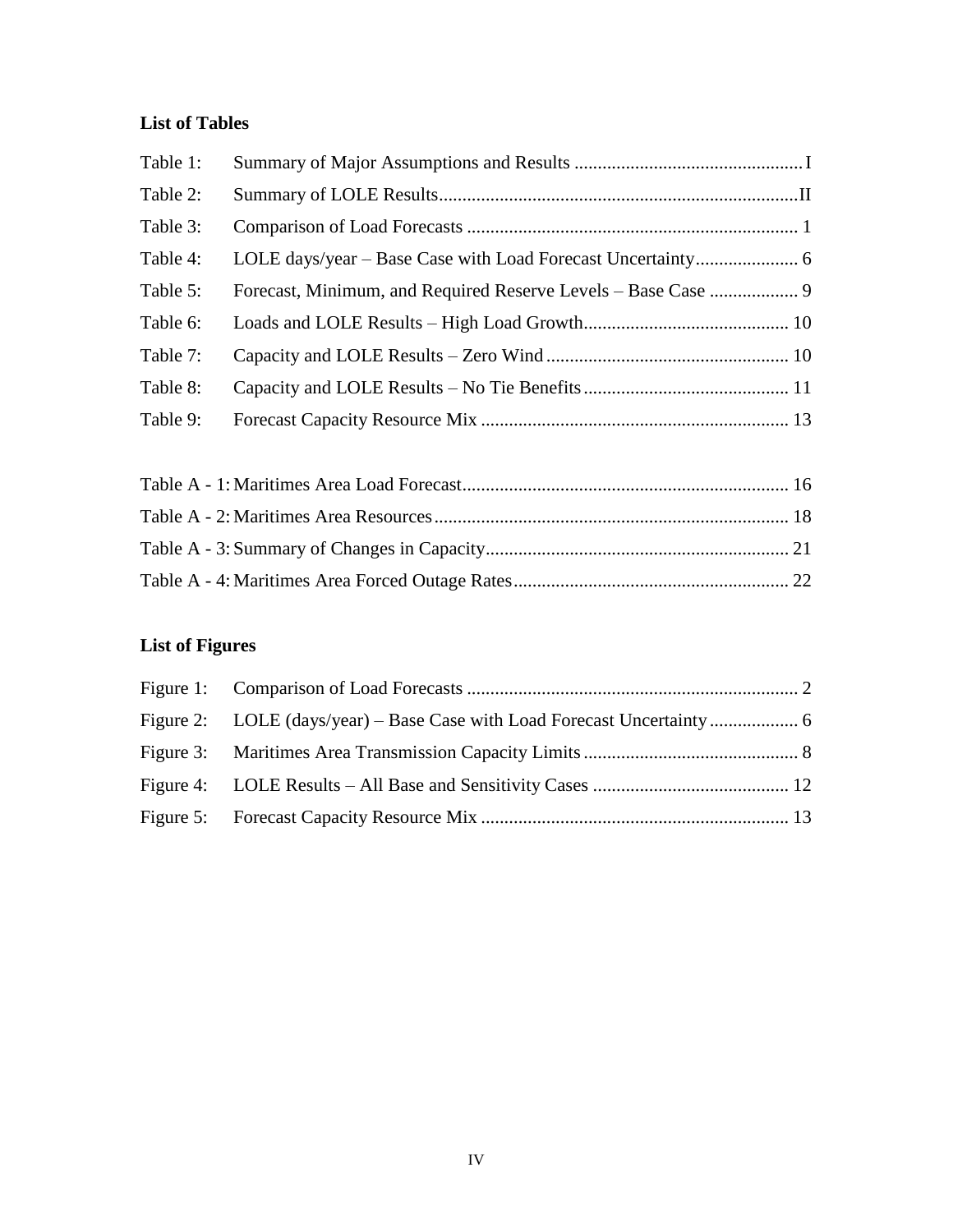## **1.0 INTRODUCTION**

The 2013 Maritimes Area Comprehensive Review of Resource Adequacy, covering the period of January 2014 through December 2018, has been prepared to satisfy the compliance requirements as established by the Northeast Power Coordinating Council (NPCC). The guidelines for this review are specified in *NPCC Directory #1 Appendix D, Guidelines for Area Review of Resource Adequacy (Adopted: December 1, 2009*). This review supplants the previous Comprehensive Review that was performed in 2010 and approved by the RCC on September 9, 2010.

The Maritimes Area is a winter peaking area with separate jurisdictions and regulators in New Brunswick, Nova Scotia, Prince Edward Island (PEI), and Northern Maine. The New Brunswick System Operator (NBSO) is the Reliability Coordinator for the Maritimes Area. Beginning October 1, 2013, NBSO will be amalgamated with the New Brunswick Power Corporation (NB Power). This restructuring will have no impact on the reliability of the Maritimes Area.

Table 3 and Figure 1 provide a comparison of the load forecasts in the 2013 and 2010 reviews. The coincident peak demand forecast for 2014 is 5,242 MW, which is 183 MW below the 5,425 MW forecast in the 2010 Comprehensive Review. This reduced peak demand forecast reflects load decreases in mining, forestry and pulp and paper industries, slower customer load growth in reaction to higher charges for electricity, and energy efficiency programs. The average annual demand growth over the period of this review is 0.05%, which is higher than the - 0.01% average demand growth forecast in the 2010 review.

| <b>Winter Peak</b>                          | 2013          | 2010          |
|---------------------------------------------|---------------|---------------|
| (Month of                                   | <b>Review</b> | <b>Review</b> |
| January)                                    | <b>MW</b>     | <b>MW</b>     |
| 2014                                        | 5,242         | 5,425         |
| 2015                                        | 5,286         | 5,444         |
| 2016                                        | 5,267         | N/A           |
| 2017                                        | 5,267         | N/A           |
| 2018                                        | 5,253         | N/A           |
| <b>Five Year Period</b>                     | $2014 - 2018$ | $2011 - 2015$ |
| <b>Annual Average</b><br><b>Growth Rate</b> | 0.05%         | $-0.01%$      |

**Table 3: Comparison of Load Forecasts**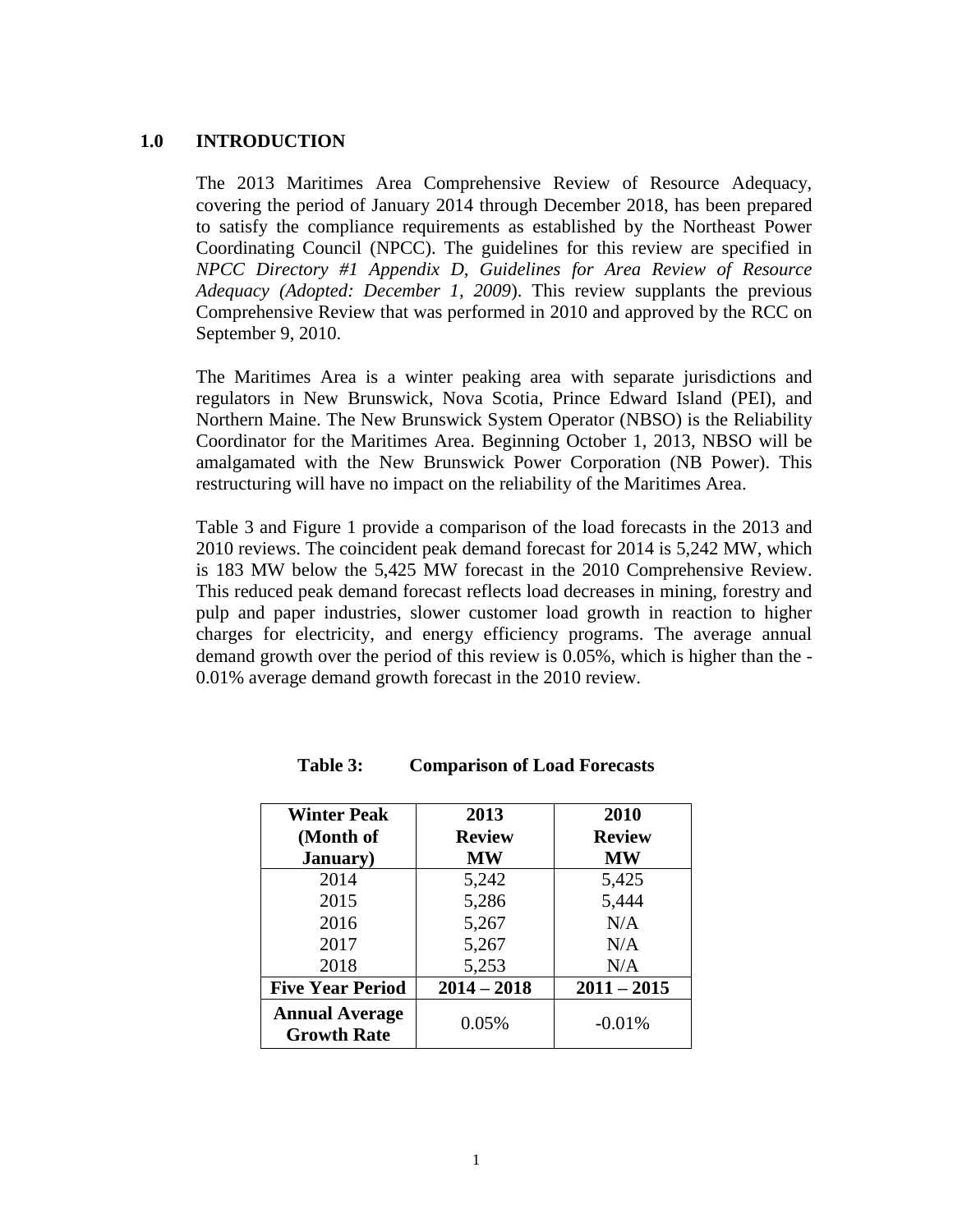

**Figure 1: Comparison of Load Forecasts**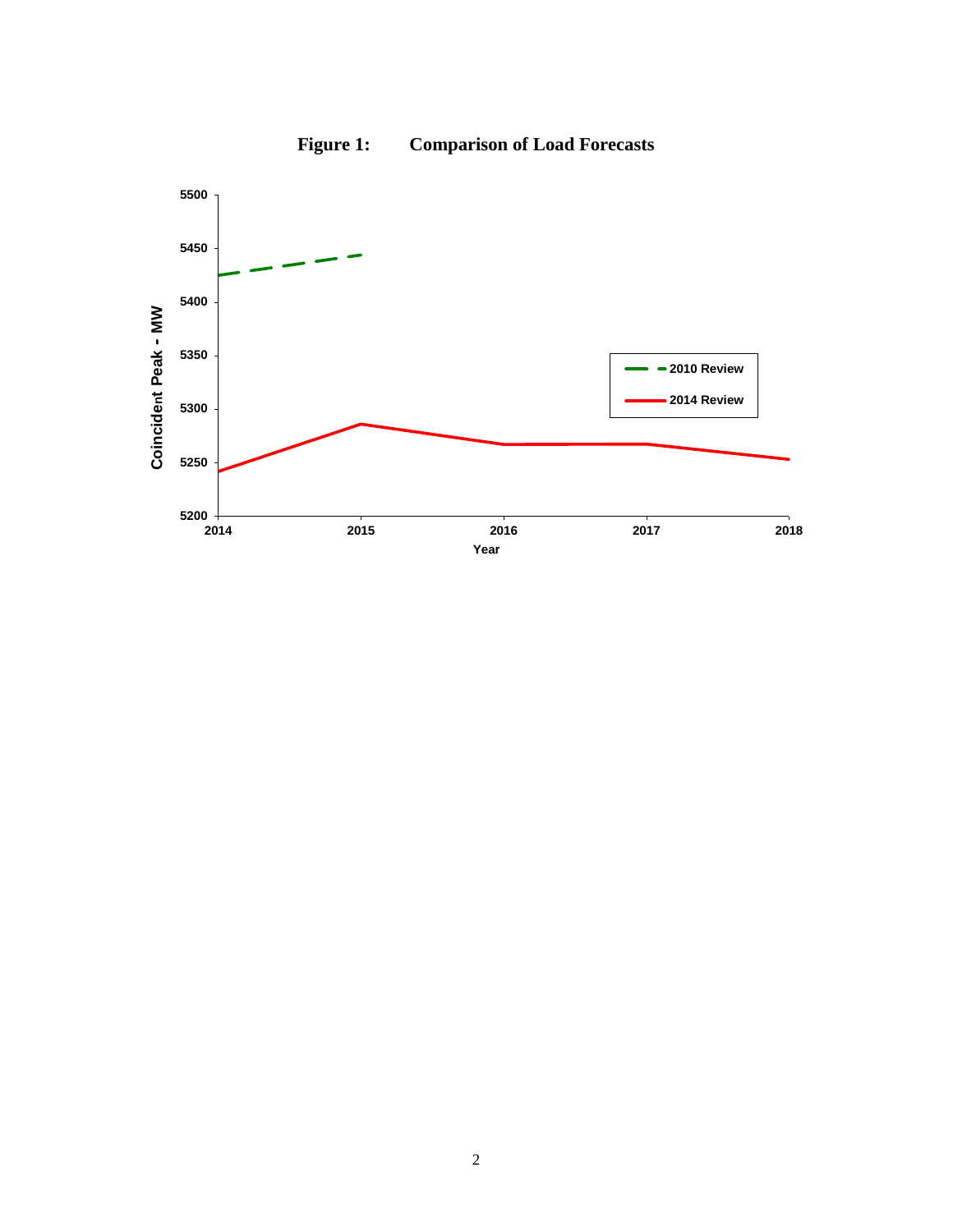## **2.0 RESOURCE ADEQUACY CRITERION**

#### **2.1 Statement of Resource Adequacy Criterion**

For planning purposes, New Brunswick, Nova Scotia, PEI and Northern Maine individually apply a capacity based criterion in determining their required reserves.

New Brunswick, Nova Scotia and PEI each plans for a reserve equal to the largest generator or 20% of the firm load. PEI plans for a reserve equal to 15% of its firm load. As a simplification, this review applies the 20% reserve criterion to the Maritimes Area as a whole because of the relatively small size of PEI compared to the rest of the Maritimes Area. Thermal and hydro generators are considered available at the Dependable Maximum Net Capability (DMNC) in the determination of the reserve margin.

The NPCC resource adequacy criterion (from *NPCC Directory #1 Design and Operation of the Bulk Power System, Section 5.2 (Adopted: December 1, 2009*) states:

> The probability (or risk) of disconnecting firm load due to resource deficiencies shall be, on average, not more than one day in ten years as determined by studies conducted for each Resource Planning and Planning Coordinator Area. Compliance with this criterion shall be evaluated probabilistically, such that the loss of load expectation (LOLE) of disconnecting firm load due to resource deficiencies shall be, on average, no more than 0.1 day per year. This evaluation shall make due allowance for demand uncertainty, scheduled outages and deratings, forced outages and deratings, assistance over interconnections with neighboring Planning Coordinator Areas, transmission transfer capabilities, and capacity and/or load relief from available operating procedures.

## **2.2 Emergency Operating Procedures**

Although this document presents a review of resource adequacy for the interconnected Maritimes Area, each separate system remains under the exclusive control of its System Operator for purposes of economic dispatch. For reliability purposes, however, reserve sharing agreements do exist and the systems operate as an Area in accordance with NPCC criteria and guidelines.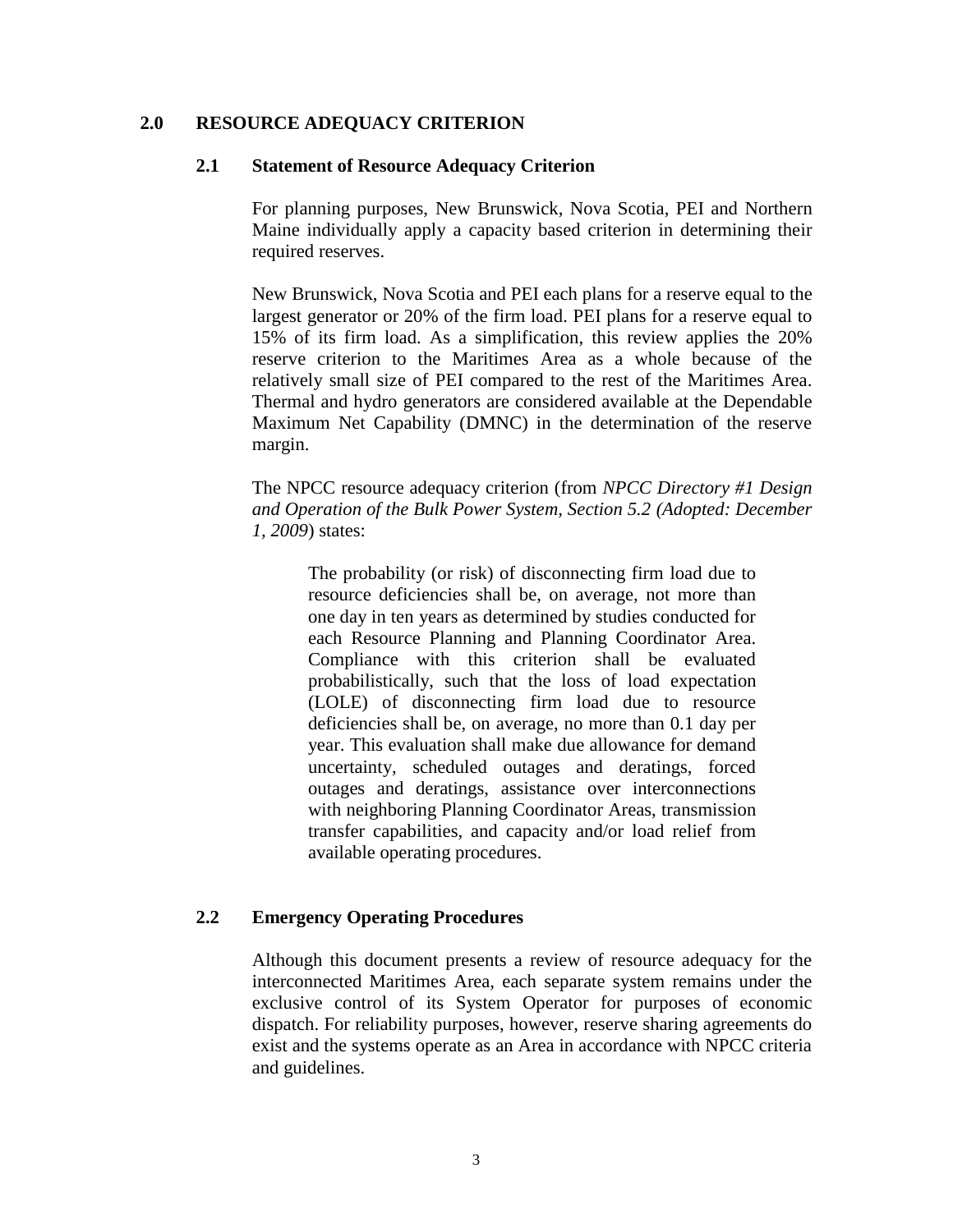The particular actions taken by the Energy Coordinator/Dispatcher when faced with a developing or sudden capacity shortage are based upon the assessment of which of a number of possible actions are best suited to the prevailing system conditions. The actions initiated are based upon previous experience in dealing with similar situations and, if the situation permits, usually after consultation with other System Operations personnel similarly experienced in this regard. In practice, the corrective actions that are taken are one or more of the following Emergency Operation Procedures (EOP):

- 1. Synchronize and load all available hydro generators.
- 2. Bring on-line generators up to their DMNC.
- 3. Cancel economy and other external interruptible sales.
- 4. Begin start-up procedures for "cold-standby" thermal generators.
- 5. Synchronize and load combustion turbines.
- 6. Purchase capacity from Hydro-Québec.
- 7. Purchase capacity from New England.
- 8. Cut interruptible sales to industrial customers.
- 9. Maximize MVAR support (capacitor banks, synchronous condensers) if capacity shortage is causing a low voltage condition in a particular area.
- 10. Implement a 5% voltage reduction at selected substations within Nova Scotia (1–5 MW)
- 11. Appeal to the public for voluntary customer load reduction.
- 12. Disconnect customer loads as necessary to correct either a local or widespread problem.

Some or all of the above steps may be used in varying sequence to meet a capacity shortage depending on the generation pattern in effect at the time and whether or not the shortage results in localized internal system problems.

Although steps 10 and 11 are valid, the level of assistance available from these procedures is not modeled in this study.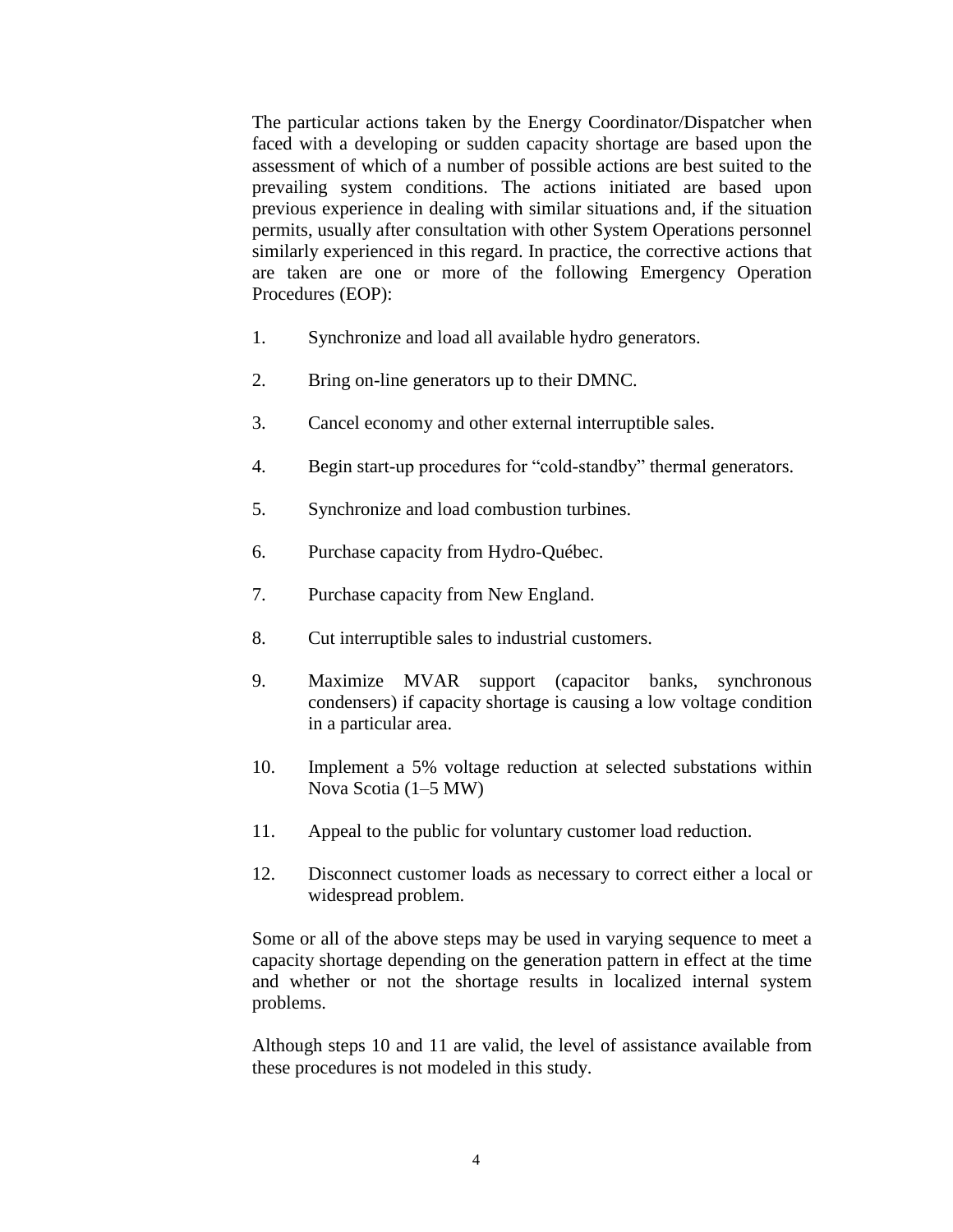## **2.3 Maritimes Area Required Reserve**

The Maritimes Area employs a reserve criterion of 20% of firm load. The required installed reserve is shown in Section 3.1.

## **2.4 Relationship of Reserve Criterion to NPCC Reliability Criterion**

To relate the Maritimes Area reserve criterion of 20% to the NPCC resource adequacy criterion as stated in Section 2.1, LOLE was evaluated with the Maritimes Area firm load scaled so that the reserve was equal to 20%. The results showed that a Maritimes Area reserve of 20% corresponds to an LOLE of approximately 0.096 days per year. An additional 10 MW of load was required to establish an LOLE of 0.1 days per year.

The preceding leads to the conclusion that the Maritimes Area reserve criterion meets the NPCC resource adequacy criterion.

## **2.5 Recent Reliability Studies**

System Operators in New Brunswick, Nova Scotia, PEI, and Northern Maine individually conduct internal reviews of their capacity requirements by comparison of generation sources with forecast loads according to the reserve criterion described previously.

The results presented in this review are based upon an evaluation conducted during the third quarter of 2013 for the period 2014 through 2018. This review supplants the previous Comprehensive Review that was performed in 2010 and approved by the RCC on September 9, 2010. Interim reviews of resource adequacy for the Maritimes Area were completed in the years 2011 and 2012 covering the years 2012–2015 and 2013–2015 respectively. The results of the interim reviews for the two overlapping years 2014 and 2015 compare well with the results of this review. The NPCC resource adequacy criterion was met in both years for all base and sensitivity cases. The same is true for this review.

## **2.6 Load Forecast Uncertainty**

To determine load forecast uncertainty (LFU) an analysis of the historical load forecasts of the Maritimes Area utilities has shown that the standard deviation of the load forecast errors is approximately 4.6% based upon the four year lead time required to add new resources. To incorporate LFU, two additional load models were created from the base load forecast by increasing it by 4.6 and 9.2 percent (one or two standard deviations)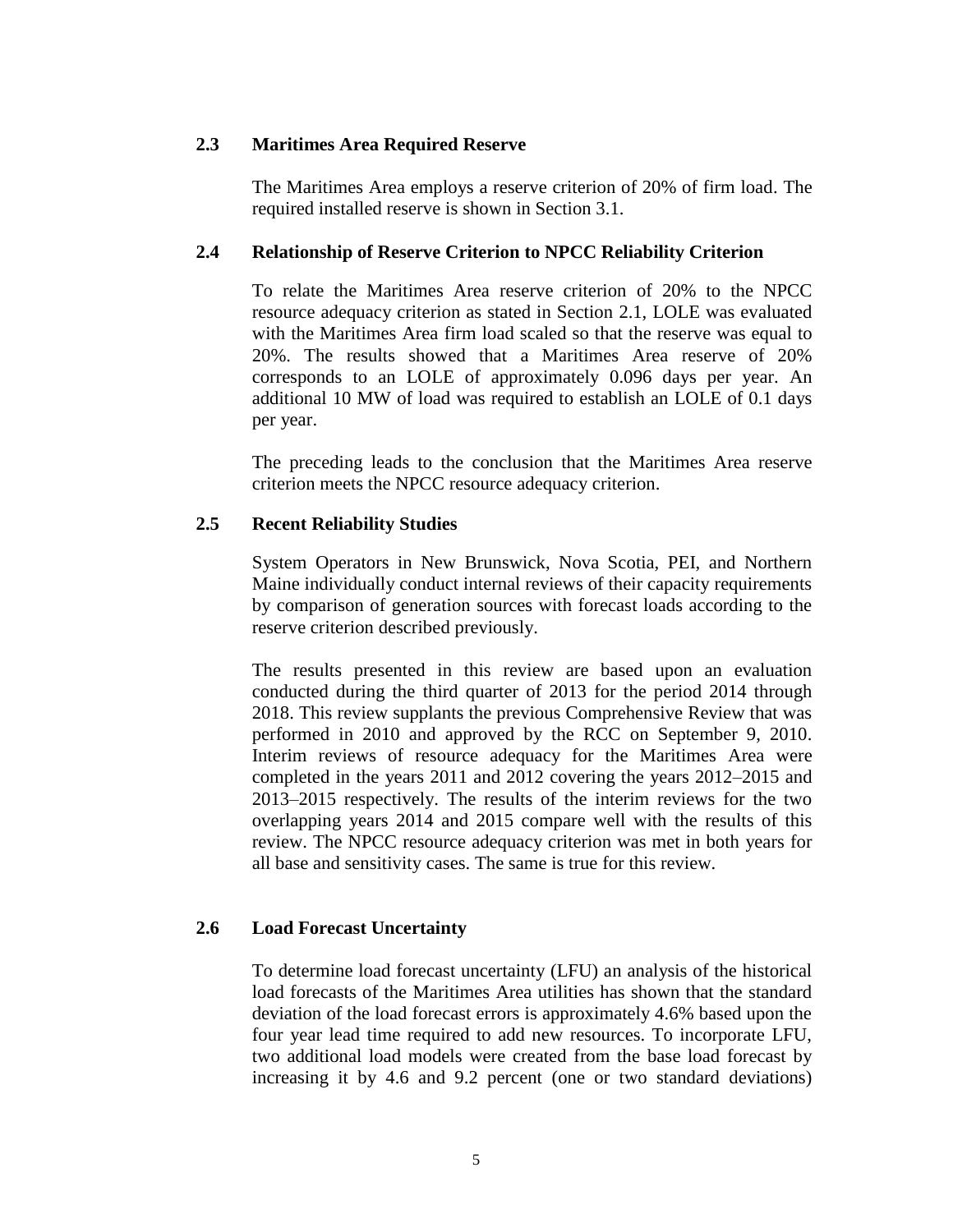respectively. The reliability analysis was repeated for these two load models.

It is assumed that the forecast error is approximately normally distributed around the forecast value and that the contribution to system LOLE is negligible when loads are less than the forecast value by more than ½ a standard deviation. These assumptions result in weighting factors of 0.383, 0.242, and 0.067 for the three results obtained using the base, 4.6 percent increased, and 9.2 percent increased load models respectively.

The results of the LFU evaluation as indicated in Table 4 and Figure 2 demonstrate that the Maritimes Area system meets the NPCC resource adequacy criterion of no more than 0.1 days/year from 2014 to 2018.

## **Table 4: LOLE days/year – Base Case with Load Forecast Uncertainty**

| <b>Calendar Year</b> | <b>Expected Number of</b><br><b>Firm Load Disconnections</b><br>days/year |
|----------------------|---------------------------------------------------------------------------|
| 2014                 | 0.012                                                                     |
| 2015                 | 0.011                                                                     |
| 2016                 | 0.007                                                                     |
| 2017                 | 0.006                                                                     |
| 2018                 | 0.005                                                                     |



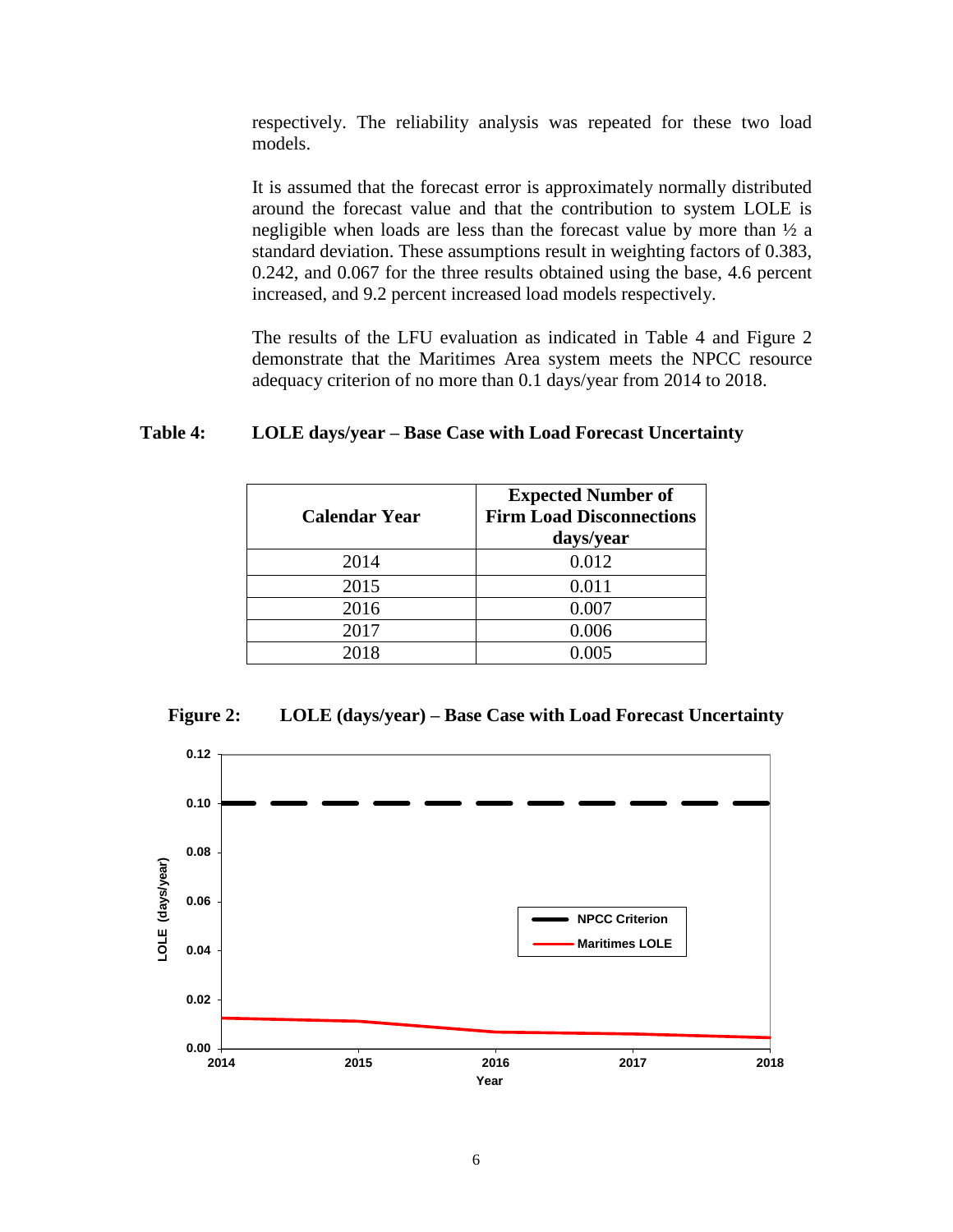## **2.7 Intra-Area Transmission Capacity Limits**

Within the Maritimes Area, the areas of Nova Scotia, PEI, and Northern Maine are each connected only to New Brunswick as per Figure 3. A transmission congestion issue of consequence to the LOLE results occurs for only one of these three interconnections, the tie between New Brunswick and Nova Scotia.

Beginning with the 2011 Maritimes Area Interim Review of Resource Adequacy, tie capacity from NB to NS was reduced from 300 MW to 150 MW to account for increased southeastern NB loads.

Transmission capacity limits between Northern Maine and New Brunswick were not modeled for this analysis. These normal limits are a result of parallel operation of four lines (two 138 kV, two 69 kV) that Northern Maine keeps below thermal ratings to ensure that the trip of one of these lines doesn't overload the others. Should one or more contingencies occur in Northern Maine, the lines can be switched from parallel to radial operating modes. This effectively allows a high enough transfer limit from New Brunswick to meet the peak load in Northern Maine.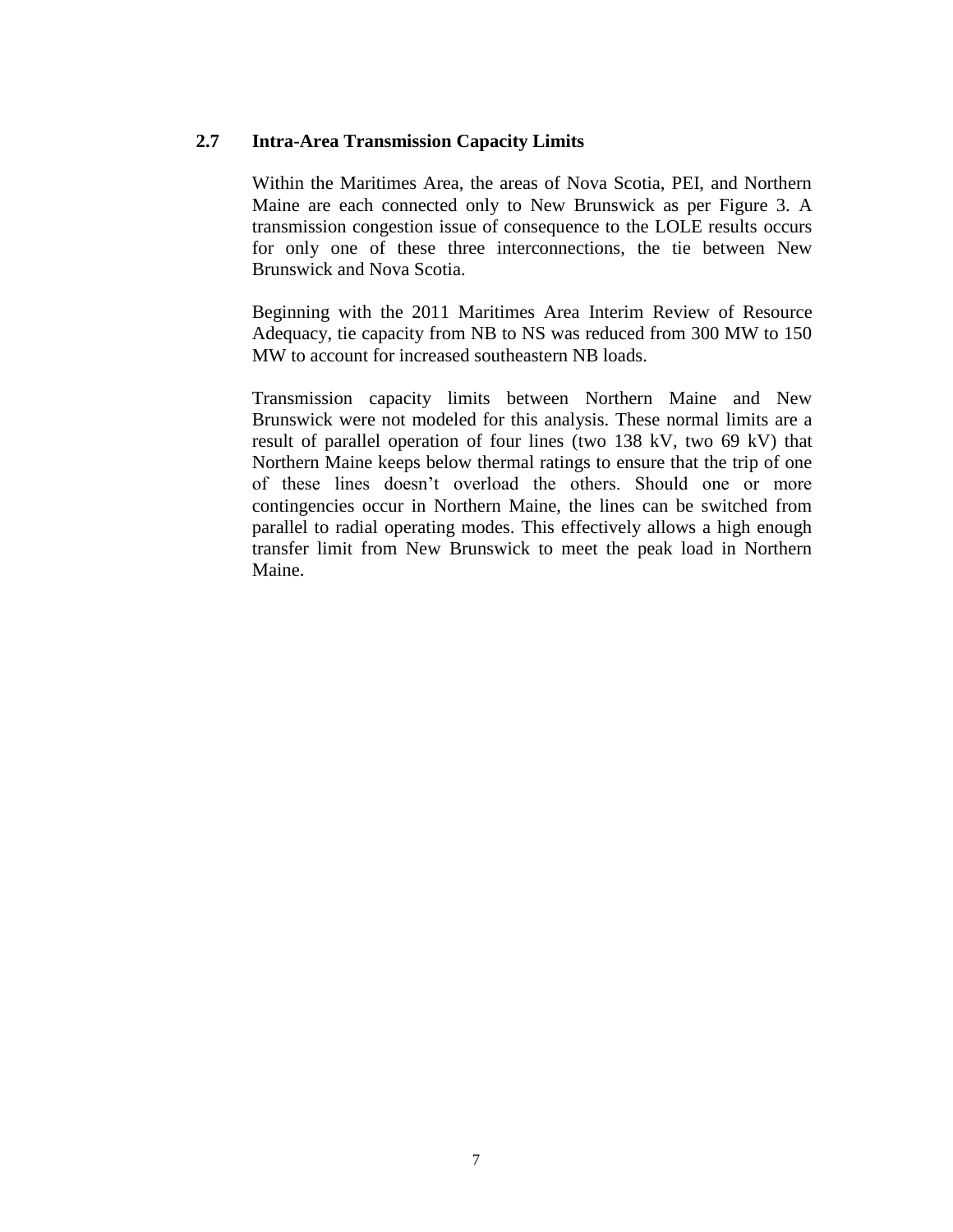

**Figure 3: Maritimes Area Transmission Capacity Limits** 

The 550 MW import capability from New England into New Brunswick is conditionally firm depending on the status of generators in Maine. The unconditional firm import capability from New England to New Brunswick is 300 MW.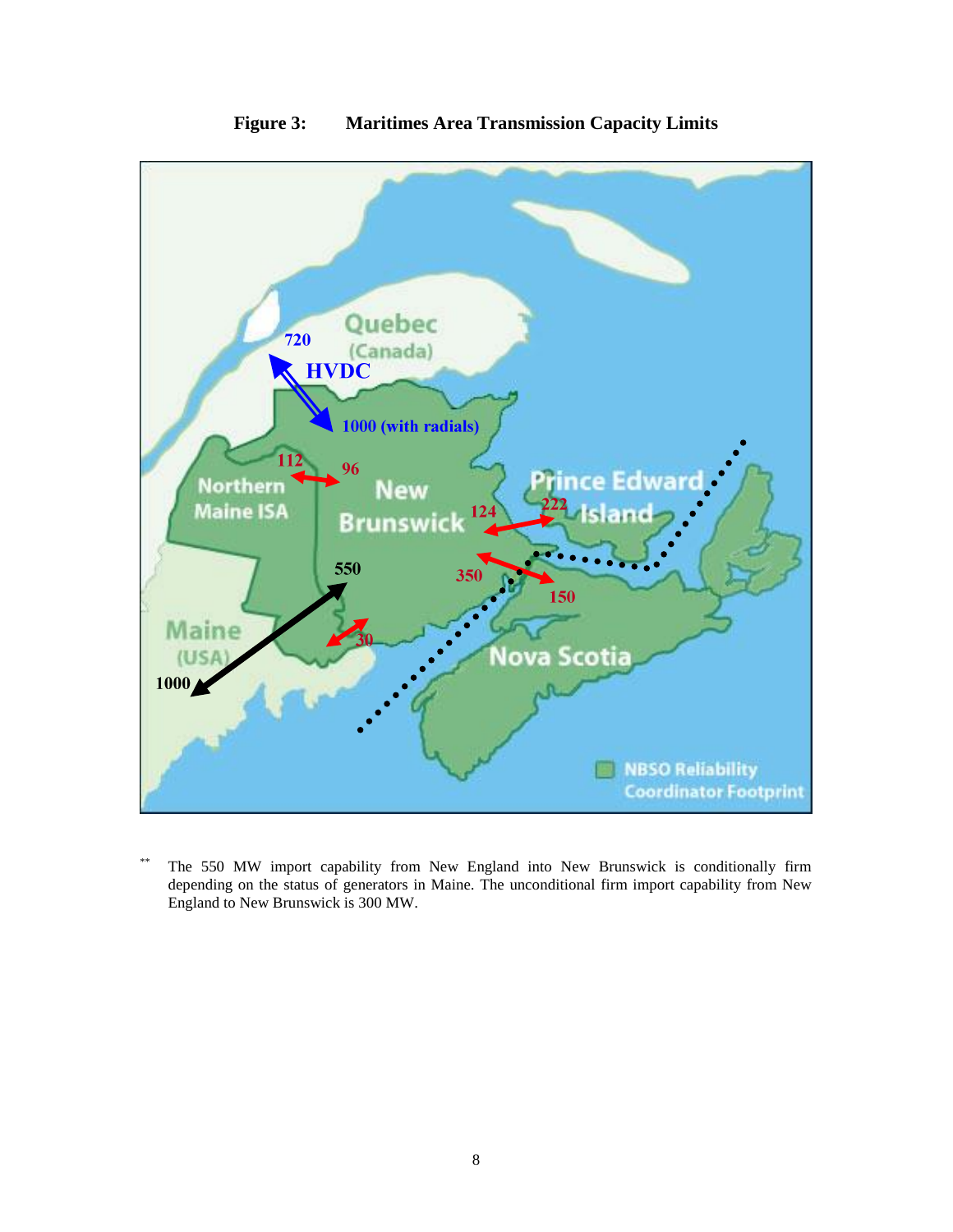## **3.0 RESOURCE ADEQUACY ASSESSMENT**

#### **3.1 Comparison of Forecast and Required Reserve – Base Case**

In the comparison of the forecast and required reserve, the following definitions apply. The required reserve of 20% is the reserve criterion of the Maritimes Area. The forecast reserve is the actual reserve that will occur for the load forecast and resource plan used in this study.

Table 5 and Figure 4 represent the results of the reserve comparison for the base load forecast. The forecast reserve levels reflect reserves calculated using wind generation levels at the hour of the Maritimes Area coincident peak demand. In 2014, the wind generation modelled on peak was 449 MW. Based on the wind and load shapes modelled, the minimum hourly reserve expected during 2014 is 2170 MW coinciding with wind generation of 203 MW. In each year of the analysis, the forecast reserve is greater than the required reserve.

## **Table 5: Forecast, Minimum, and Required Reserve Levels – Base Case**

| <b>Month</b><br><b>Of</b><br><b>January</b> | <b>Forecast</b><br>Capacity | Coincident<br><b>Peak Load</b> | <b>Minimum</b><br>Inter.<br><b>Forecast</b><br><b>Hourly</b><br>Load<br><b>Reserve</b><br><b>Reserve</b> |           |               |           | <b>Required</b><br><b>Reserve</b> |       |               |
|---------------------------------------------|-----------------------------|--------------------------------|----------------------------------------------------------------------------------------------------------|-----------|---------------|-----------|-----------------------------------|-------|---------------|
|                                             | MW                          | MW                             | <b>MW</b>                                                                                                | <b>MW</b> | $\frac{6}{6}$ | <b>MW</b> | $\frac{6}{6}$                     | MW    | $\frac{6}{6}$ |
| 2014                                        | 7,274                       | 5,242                          | 250                                                                                                      | 2,282     | 46            | 2,170     | 45                                | 998   | 20            |
| 2015                                        | 7,347                       | 5,286                          | 251                                                                                                      | 2,312     | 46            | 2,173     | 45                                | 1,007 | 20            |
| 2016                                        | 7,390                       | 5,267                          | 250                                                                                                      | 2,373     | 47            | 2,215     | 45                                | 1,003 | 20            |
| 2017                                        | 7,403                       | 5,267                          | 251                                                                                                      | 2,387     | 48            | 2,211     | 45                                | 1,003 | 20            |
| 2018                                        | 7,417                       | 5,253                          | 251                                                                                                      | 2,415     | 48            | 2,223     | 46                                | 1,000 | 20            |

Forecast Reserve  $(\% )$  = [Forecast Capacity – (Peak Load – Inter. Load)]\*100% (Peak Load – Inter. Load)

Minimum Reserve  $\%$  = Minimum of Hourly [Capacity – (Load – Inter. Load)]\*100% (Load – Inter. Load)

## **3.2 LOLE results – High Load Growth**

Table 6 and Figure 4 illustrate LOLE results if the average annual growth rate is 1% higher than forecast (i.e. 1.05% per year versus 0.05% per year). The results show that the NPCC resource adequacy criterion is met in all years.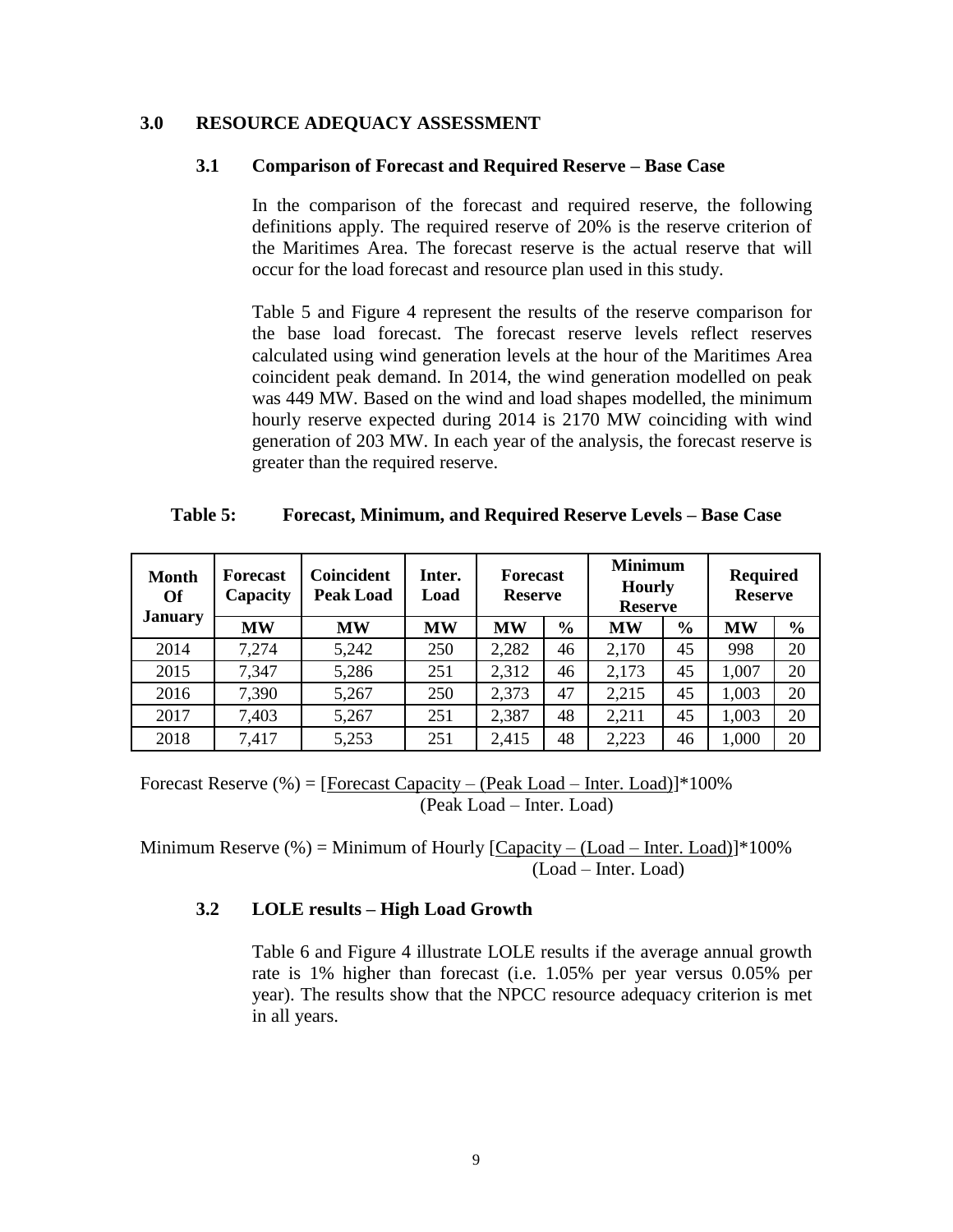| <b>Month</b><br>Of<br><b>January</b> | <b>High Load</b><br>Growth<br>Load | <b>Base</b><br><b>Difference</b><br>Case<br>Load |           | <b>High Load</b><br>Growth<br><b>LOLE</b> | <b>Base Case</b><br><b>LOLE</b> |
|--------------------------------------|------------------------------------|--------------------------------------------------|-----------|-------------------------------------------|---------------------------------|
|                                      | <b>MW</b>                          | <b>MW</b>                                        | <b>MW</b> | days/year                                 | days/year                       |
| 2014                                 | 5,242                              | 5,242                                            |           | 0.012                                     | 0.012                           |
| 2015                                 | 5,297                              | 5,286                                            | 11        | 0.012                                     | 0.011                           |
| 2016                                 | 5,353                              | 5,267                                            | 86        | 0.011                                     | 0.007                           |
| 2017                                 | 5,409                              | 5,267                                            | 142       | 0.014                                     | 0.006                           |
| 2018                                 | 5,466                              | 5,253                                            | 213       | 0.016                                     | 0.005                           |

**Table 6: Loads and LOLE Results – High Load Growth** 

#### **3.3 LOLE Results – Zero Wind**

In a change from the 2010 review, the Maritimes Area no longer assigns a fixed capacity credit to wind generation. Instead, simulated hourly wind capacity values were netted against corresponding hourly load values. Simulated wind capacity during peak demand varies between 449 MW and 559 MW for the 2014 to 2018 period of this review. A sensitivity analysis was performed with the wind capacity on the system set to zero output for all hours. Table 7 and Figure 4 illustrate LOLE results for the zero wind generation scenarios. The results show that Maritimes Area is not reliant on wind capacity to meet the NPCC resource adequacy criterion.

**Table 7: Capacity and LOLE Results – Zero Wind** 

| <b>Month</b><br><b>Of</b><br><b>January</b> | <b>Base</b><br><b>Zero Wind</b><br>Case<br>Capacity<br>Capacity |           | <b>Difference</b> | <b>Zero Wind</b><br>Capacity<br><b>LOLE</b> | <b>Base Case</b><br><b>LOLE</b> |
|---------------------------------------------|-----------------------------------------------------------------|-----------|-------------------|---------------------------------------------|---------------------------------|
|                                             | <b>MW</b>                                                       | <b>MW</b> | <b>MW</b>         | days/year                                   | days/year                       |
| 2014                                        | 6,825                                                           | 7,274     | $-449$            | 0.049                                       | 0.012                           |
| 2015                                        | 6,825                                                           | 7,347     | $-522$            | 0.058                                       | 0.011                           |
| 2016                                        | 6,858                                                           | 7,390     | $-532$            | 0.038                                       | 0.007                           |
| 2017                                        | 6,858                                                           | 7,403     | $-545$            | 0.036                                       | 0.006                           |
| 2018                                        | 6,858                                                           | 7,417     | $-559$            | 0.028                                       | 0.005                           |

## **3.4 LOLE Results – No Tie Benefits**

In the 2010 Comprehensive Review, zero interconnection tie benefits were assumed. Since 2011, NBSO has assumed 300 MW of tie benefits to New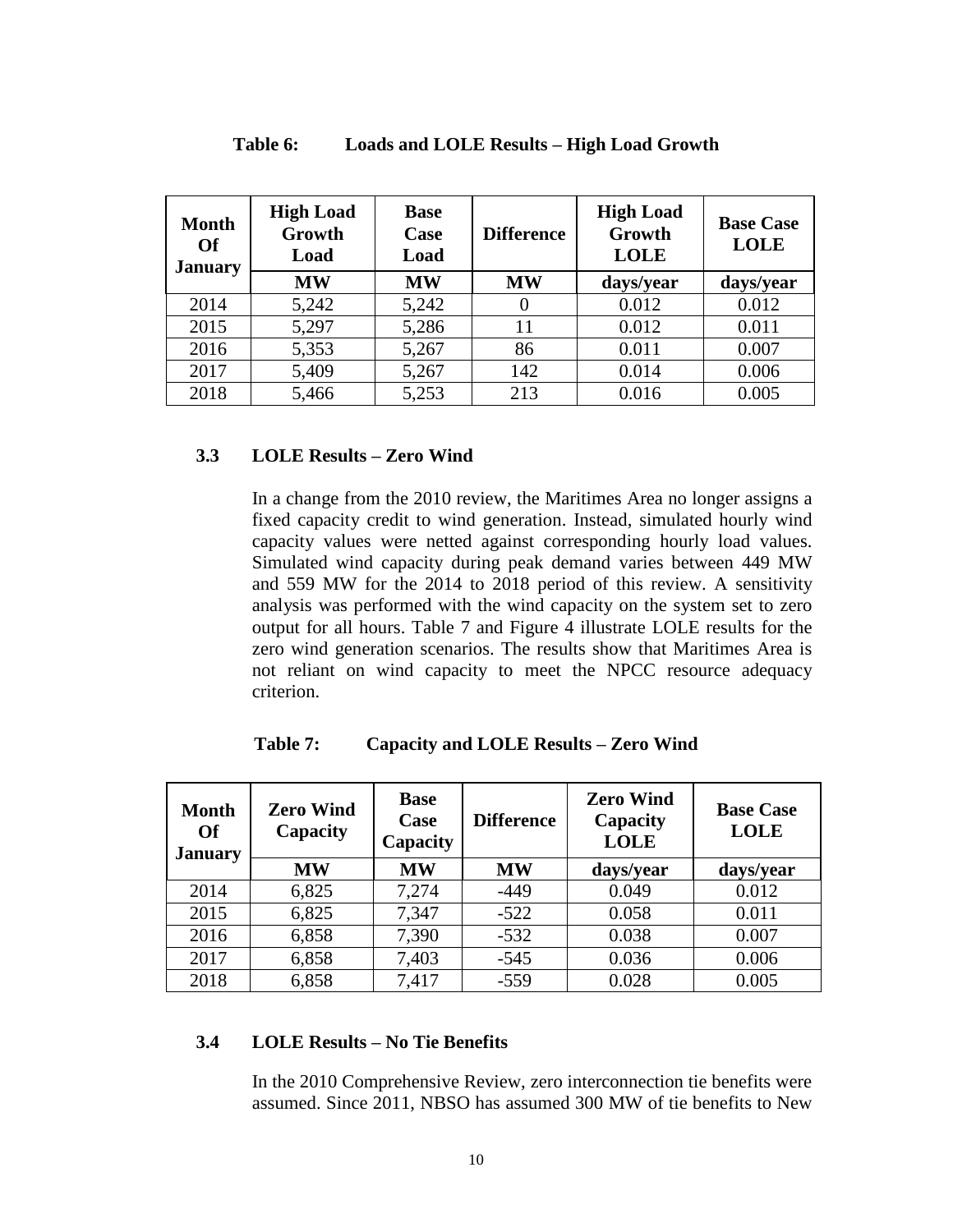Brunswick in its resource adequacy assessments. These tie benefits are on a 2011 decision by the New Brunswick Market Advisory Committee to recognize the lowest historical Firm Transmission Capacity posted from summer peaking New England to winter peaking New Brunswick since the commissioning of the second 345 kV tie between these systems in December 2007. To the extent that future capacity purchases from New England to New Brunswick occur across this interface, these tie benefits will be reduced accordingly. Tie benefits from other neighbouring jurisdictions were not considered by the New Brunswick Market Advisory Committee because they also experience peak loads in winter.

In the CP-8 report *Review of Interconnection Assistance Reliability Benefits (June 1, 2011)* the range of estimated annual tie benefit potential for the Maritimes Area for 2011 was 1076 – 1353 MW and 1,252 and 1,536 MW in the year 2015. Based on this study, the 300 MW of tie benefits assumed for this 2013 Comprehensive Review is conservative. A sensitivity analysis performed for this review shows that the Area does not require interconnection assistance to meet the NPCC resource adequacy criterion. The results are shown in Table 8.

| Month<br>Of<br><b>January</b> | No Tie<br><b>Benefits</b><br>Capacity | <b>BaseCase</b><br>Capacity | <b>Difference</b> | No Tie<br><b>Benefits</b><br><b>LOLE</b> | <b>Base Case</b><br><b>LOLE</b> |
|-------------------------------|---------------------------------------|-----------------------------|-------------------|------------------------------------------|---------------------------------|
|                               | <b>MW</b>                             | <b>MW</b>                   | <b>MW</b>         | days/year                                | days/year                       |
| 2014                          | 6,974                                 | 7,274                       | $-300$            | 0.013                                    | 0.012                           |
| 2015                          | 7,047                                 | 7,347                       | $-300$            | 0.012                                    | 0.011                           |
| 2016                          | 7,090                                 | 7,390                       | $-300$            | 0.007                                    | 0.007                           |
| 2017                          | 7,103                                 | 7,403                       | $-300$            | 0.006                                    | 0.006                           |
| 2018                          | 7,117                                 | 7,417                       | $-300$            | 0.005                                    | 0.005                           |

**Table 8: Capacity and LOLE Results – No Tie Benefits**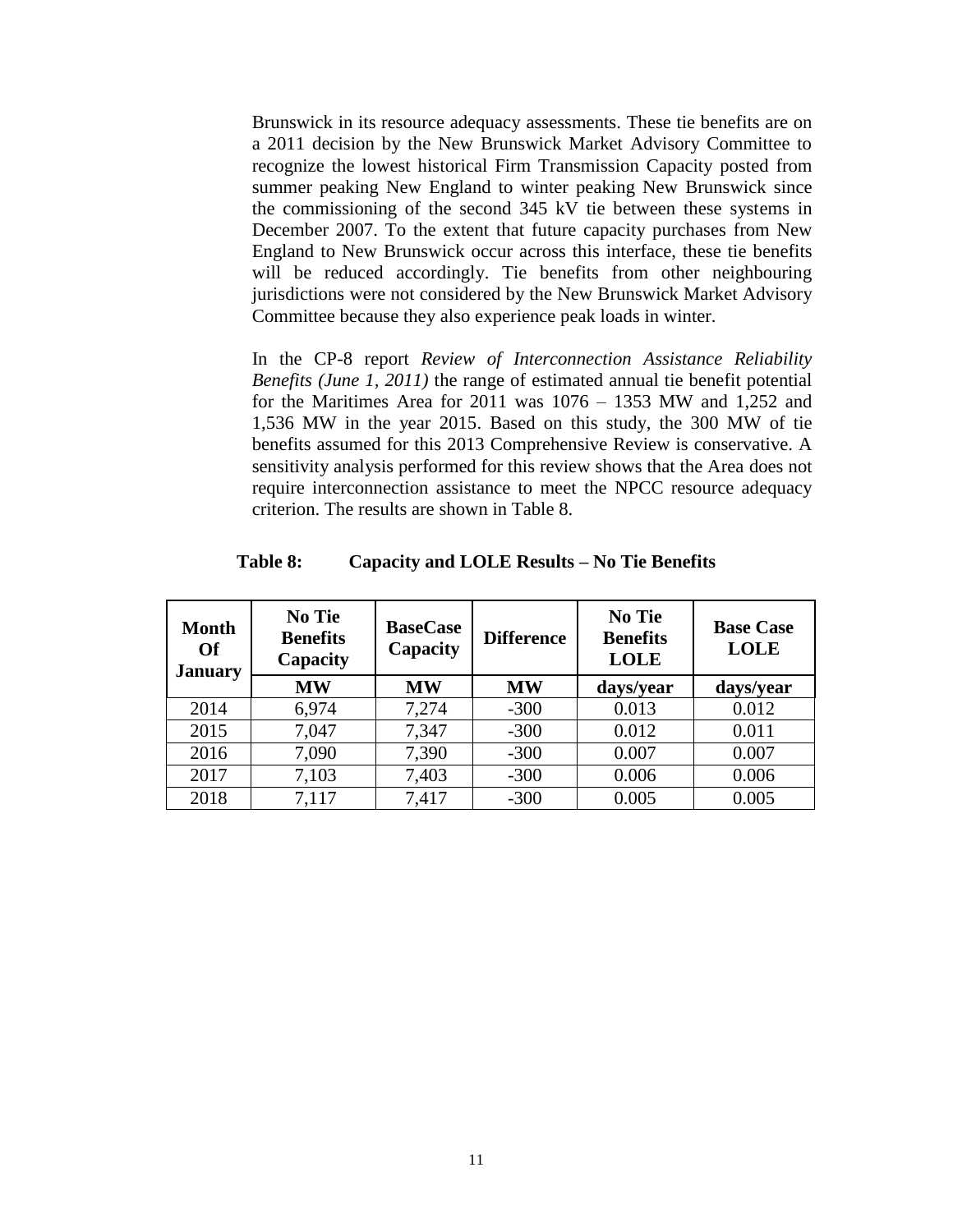

**Figure 4: LOLE Results – All Base and Sensitivity Cases** 

## **3.5 Contingency Plans**

The Maritimes Area utilities' forecast high and low load growth scenarios, and their impact on the generation dispatch is continually being evaluated to address load and resource uncertainties. In the event of a higher than expected growth in load, a number of options would be considered. These options include the purchases of capacity and/or energy, the advancement of base load generation additions, and the installation of combustion turbines.

#### **3.6 Proposed Changes to Market Rules**

On October 19, 2011 the New Brunswick government released its new energy blueprint, a three year energy strategy aimed at reducing and stabilizing energy prices, providing energy security, ensuring reliability of the electrical system, environmental responsibility, and providing effective regulation. The plan will amalgamate the NB Power group of companies and the New Brunswick System Operator into a single vertically integrated Crown utility as of October 1, 2013. This restructuring will have no impact on the reliability of the Maritimes Area.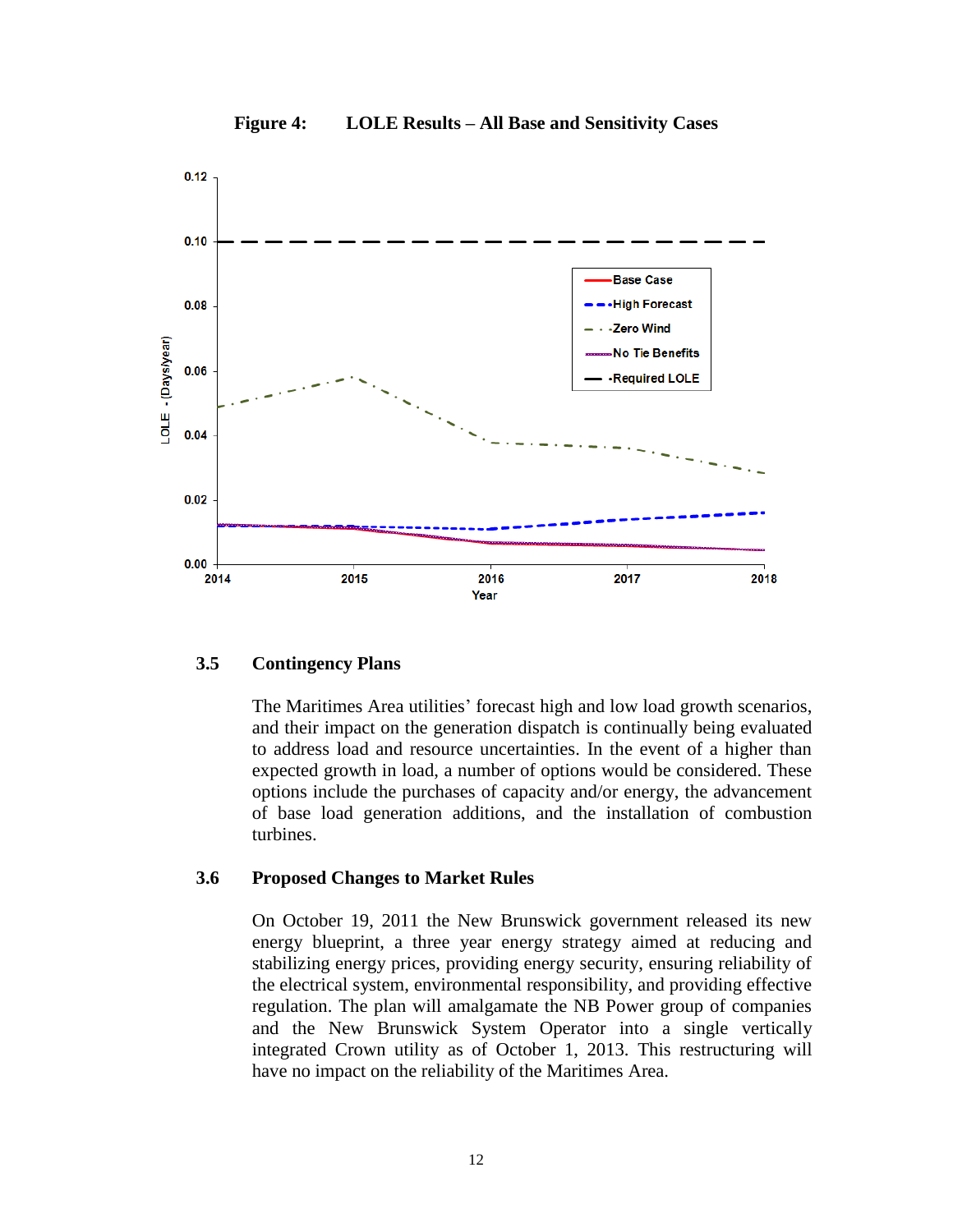## **4.0 FORECAST RESOURCE CAPACITY MIX**

## **4.1 Forecast Resource Capacity Mix**

Table 9 and Figure 5 illustrate the forecast resource capacity mix for the Maritimes Area. Appendix A, Section 1.2, Table A-2 presents a detailed list of all capacity resources for the Maritimes Area.

| <b>Month</b><br>of | Oil           | Coal | Hydro         | <b>Nuclear</b> | Gas | Wind | Gas/Oil | <b>Tie</b><br><b>Benefits</b> | <b>Biomass</b> |
|--------------------|---------------|------|---------------|----------------|-----|------|---------|-------------------------------|----------------|
| <b>January</b>     | $\frac{9}{6}$ | %    | $\frac{0}{0}$ | $\frac{9}{6}$  | %   | %    | %       | %                             | %              |
| 2014               | 26            | 23   | 18            |                | −   | h    |         |                               |                |
| 2015               | 25            | 23   | 18            |                | −   | −    |         |                               |                |
| 2016               | 26            | 23   | 18            |                |     | −    |         |                               |                |
| 2017               | 26            | 23   | 18            |                | ⇁   | ⇁    |         |                               |                |
| 2018               | 26            | 21   | 20            |                |     |      |         |                               |                |

| Table 9: |  |  | <b>Forecast Capacity Resource Mix</b> |
|----------|--|--|---------------------------------------|
|----------|--|--|---------------------------------------|



**Figure 5: Forecast Capacity Resource Mix**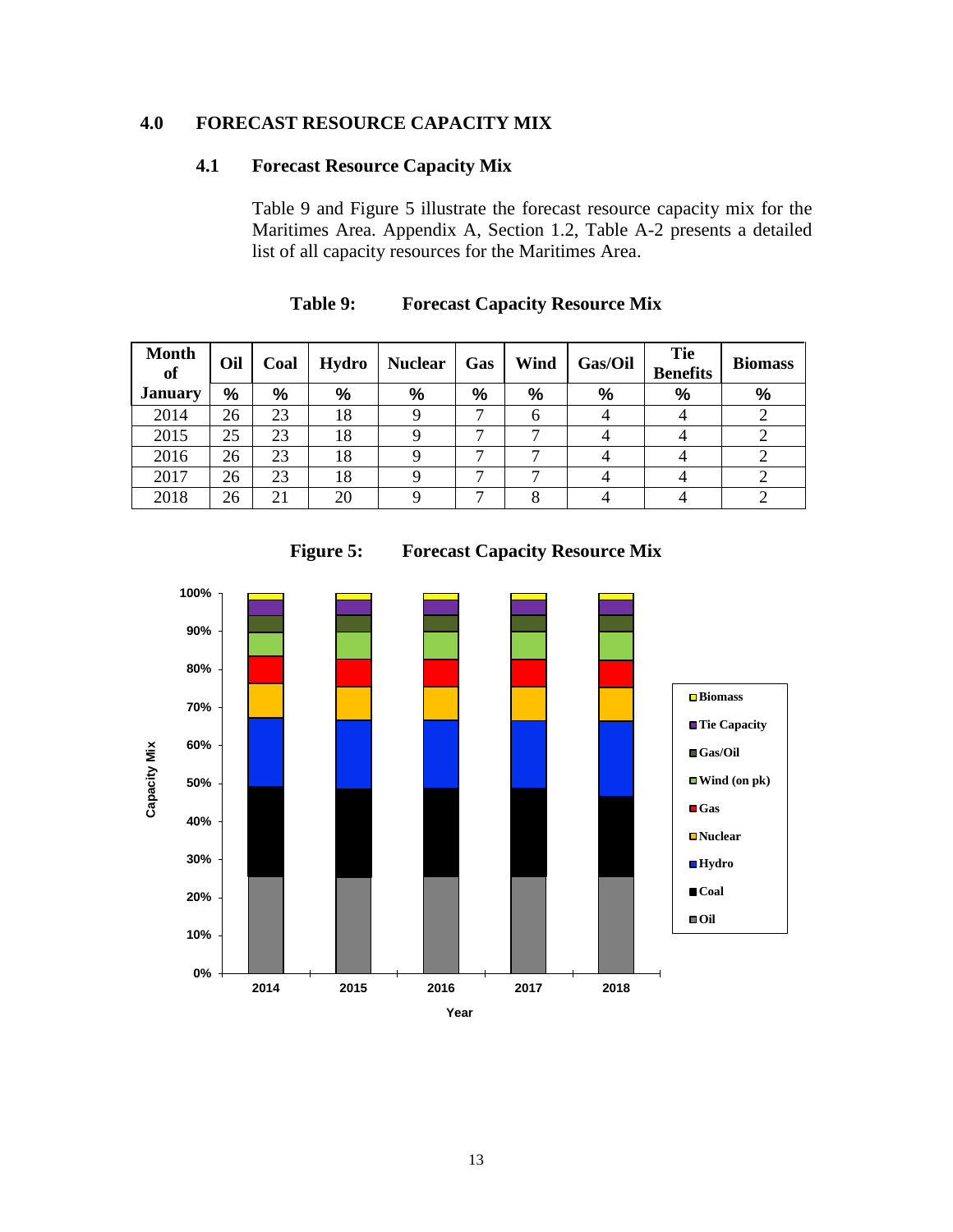## **4.2 Reliability Impact of Resource Diversification Strategy**

As can be seen from Table 9 and the associated Figure 5, the Maritimes Area has a diversified mix of resources such that there is not a high degree of reliance upon any one type or source of fuel. This resource diversification also provides flexibility to respond to any future environmental issues, such as potential restrictions to greenhouse gas emissions.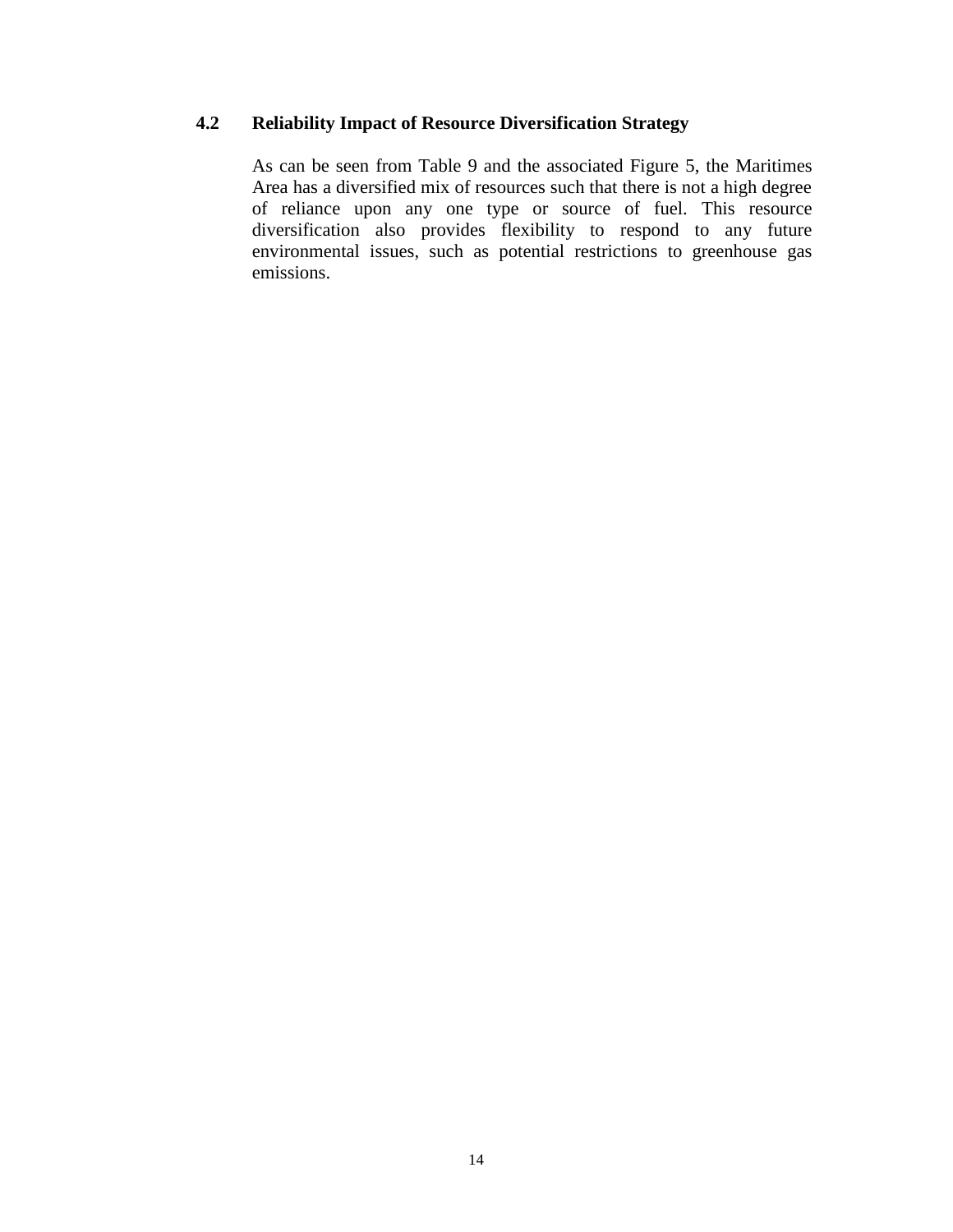**APPENDIX A DESCRIPTION OF RESOURCE RELIABILITY MODEL**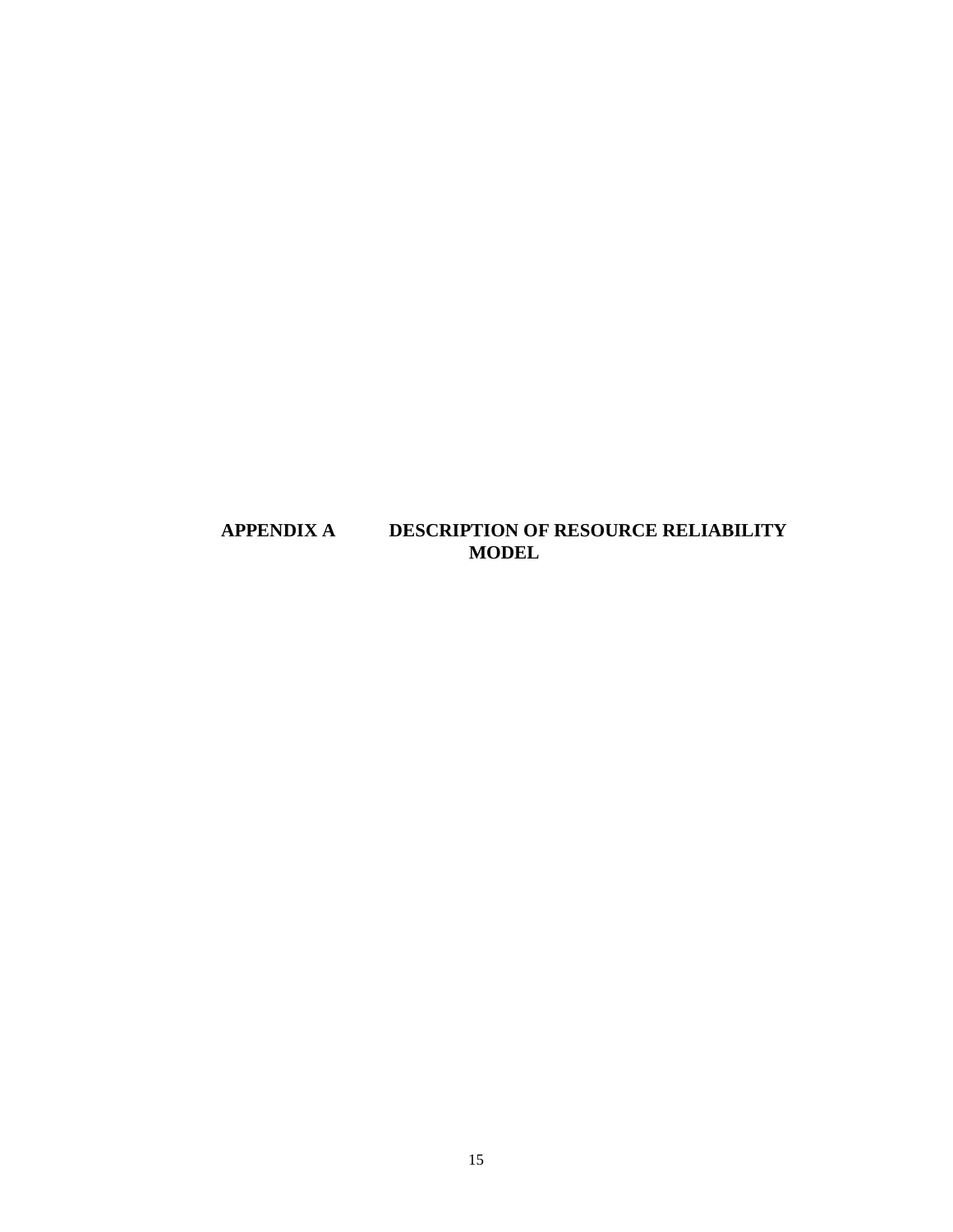## **DESCRIPTION OF RESOURCE RELIABILITY MODEL**

#### **1.0 Load Model**

1.1 Fiscal year 2011/2012 hourly system load data for the Maritimes Area utilities was used as the load shape for this study. Demand and energy forecasts for 2014 to 2018 inclusive were prepared by each system operator. The combined load and energy forecasts for the Maritimes Area are shown in Table A-1.

|      | <b>COINCIDENT DEMAND</b> |      |      |      |                             |           |      |      |            |      |            |      |              |
|------|--------------------------|------|------|------|-----------------------------|-----------|------|------|------------|------|------------|------|--------------|
|      | <b>MW</b>                |      |      |      |                             |           |      |      |            |      |            |      |              |
| Year | <b>Jan</b>               | Feb  | Mar  | Apr  | <b>May</b>                  | .Jun      | Jul  | Aug  | <b>Sep</b> | Oct  | <b>Nov</b> | Dec  | Peak         |
| 2014 | 5242                     | 5132 | 4750 | 3938 | 3655                        | 3248      | 3243 | 3227 | 3274       | 3606 | 4458       | 4759 | 5242         |
| 2015 | 5286                     | 5183 | 4785 | 3968 | 3668                        | 3279      | 3261 | 3249 | 3292       | 3615 | 4482       | 4780 | 5286         |
| 2016 | 5267                     | 5179 | 4768 | 3967 | 3671                        | 3281      | 3253 | 3246 | 3289       | 3615 | 4475       | 4780 | 5267         |
| 2017 | 5267                     | 5163 | 4758 | 3968 | 3664                        | 3271      | 3253 | 3242 | 3292       | 3604 | 4467       | 4778 | 5267         |
| 2018 | 5253                     | 5174 | 4765 | 3950 | 3655                        | 3291      | 3263 | 3258 | 3298       | 3597 | 4430       | 4743 | 5253         |
|      | <b>ENERGY</b>            |      |      |      |                             |           |      |      |            |      |            |      |              |
| GWh  |                          |      |      |      |                             |           |      |      |            |      |            |      |              |
| Year | Jan                      | Feb  | Mar  | Apr  | <b>May</b>                  | Jun       | Jul  | Aug  | <b>Sep</b> | Oct  | <b>Nov</b> | Dec  | <b>Total</b> |
| 2014 | 2930                     | 2648 | 2621 | 2223 | 2045                        | 1862      | 1929 | 1917 | 1872       | 2106 | 2336       | 2780 | 27269        |
| 2015 | 2960                     | 2676 | 2644 | 2241 | 2057                        | 1881      | 1939 | 1928 | 1883       | 2114 | 2347       | 2791 | 27462        |
| 2016 | 2956                     | 2672 | 2636 | 2242 | 2057                        | 1883      | 1938 | 1927 | 1885       | 2116 | 2344       | 2792 | 27448        |
| 2017 | 2959                     | 2672 | 2635 | 2243 | 2055                        | 1883      | 1939 | 1926 | 1884       | 2115 | 2344       | 2791 | 27447        |
| 2018 | 2957                     | 2673 | 2645 | 2243 | 2058                        | 1888      | 1941 | 1933 | 1889       | 2117 | 2344       | 2786 | 27474        |
|      |                          |      |      |      | <b>INTERRUPTIBLE DEMAND</b> |           |      |      |            |      |            |      |              |
|      |                          |      |      |      |                             | <b>MW</b> |      |      |            |      |            |      |              |
| Year | Jan                      | Feb  | Mar  |      | May                         | Jun       | Jul  | Aug  | <b>Sep</b> | Oct  | <b>Nov</b> | Dec  | On           |
|      |                          |      |      | Apr  |                             |           |      |      |            |      |            |      | Peak         |
| 2014 | 250                      | 245  | 370  | 379  | 371                         | 383       | 405  | 395  | 395        | 371  | 381        | 253  | 250          |
| 2015 | 251                      | 245  | 370  | 379  | 371                         | 383       | 405  | 395  | 395        | 371  | 381        | 253  | 251          |
| 2016 | 250                      | 245  | 369  | 378  | 370                         | 382       | 404  | 394  | 394        | 370  | 380        | 253  | 250          |
| 2017 | 251                      | 245  | 369  | 378  | 370                         | 381       | 403  | 393  | 393        | 369  | 379        | 253  | 251          |
| 2018 | 251                      | 246  | 369  | 377  | 370                         | 381       | 402  | 393  | 393        | 369  | 379        | 253  | 251          |

#### **Table A - 1: Maritimes Area Load Forecast**

Note: The forecast coincident peak demand occurs in January.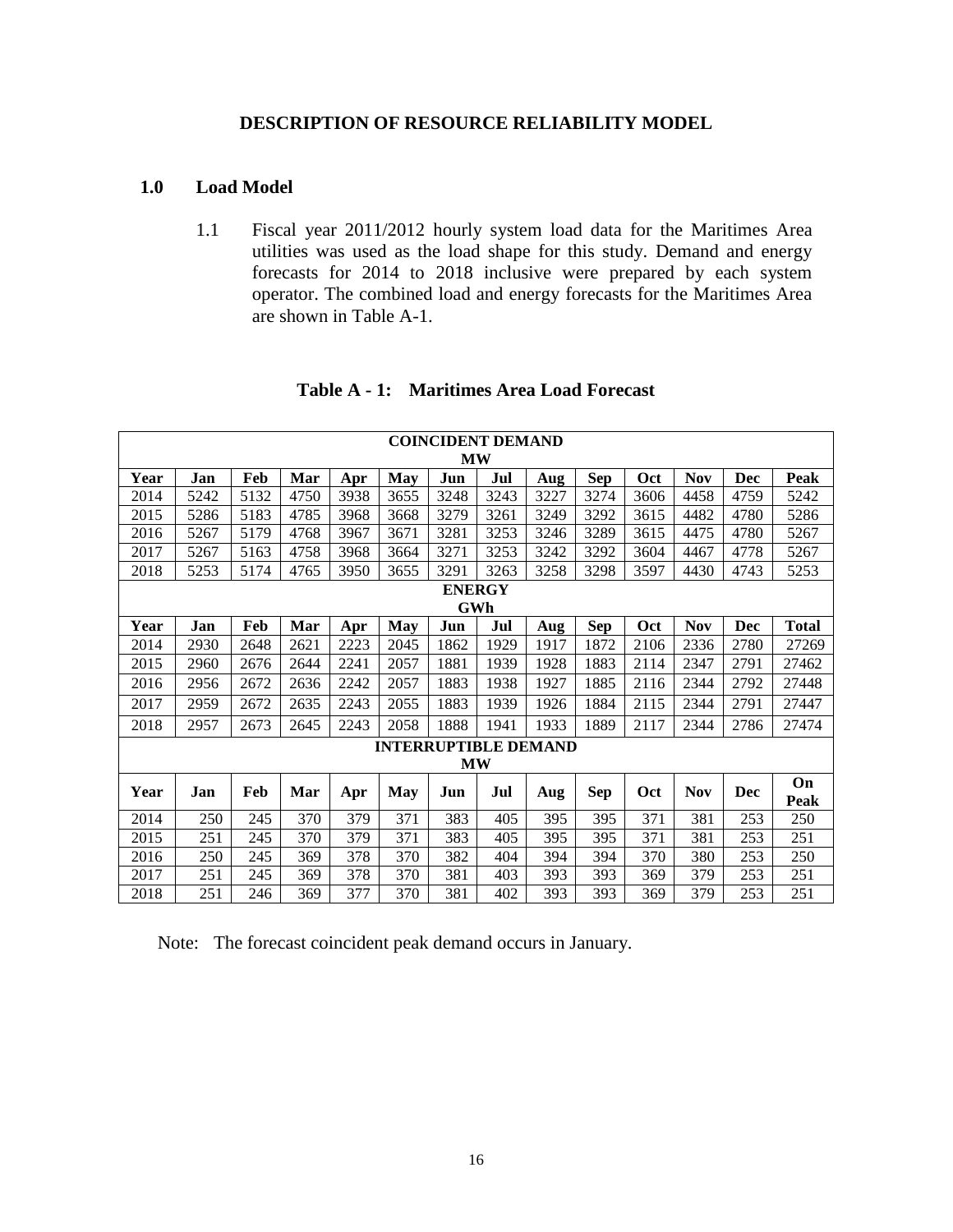- 1.2 Load forecast uncertainty (LFU) was considered in the analysis as described in Section 2.5 of the main report.
- 1.3 Some entities within the Maritimes Area supply a portion of their own electricity demand and energy requirements. Only the portions that are supplied by the Maritimes Area utilities were included in the area forecast.
- 1.4 The load forecast in Table A-1 includes the impact of DSM and efficiency programs.

## **2.0 Generator Resource Representation**

Generator data for the four members of the Maritimes Area are presented in Table A-2. Table A-3 presents a summary of changes in resource data for the period 2014 – 2018 inclusive. The following sections document the tabulated data.

## **2.1 Generator Ratings**

## **2.1.1 Definition**

The generator capacity ratings represented in Table A-2 are the Dependable Maximum Net Capability (DMNC) winter ratings. These are evaluated periodically to establish each generator's sustained maximum net output over a two consecutive hour period.

## **2.1.2 Procedure for Verifying Ratings**

Ratings of NB Power generators are tested annually, reaching a minimum of 95% of their declared capabilities for at least 1 full hour. This conforms to NPCC unit testing standard Directory #9 Verification of Generator Gross and Net Real Power Capability. Nova Scotia Power, Inc. (NSPI) also reviews generator capability ratings on an annual basis. The past year's operating data is examined and the rating is based on the average of the top one percent of two hour generator outputs.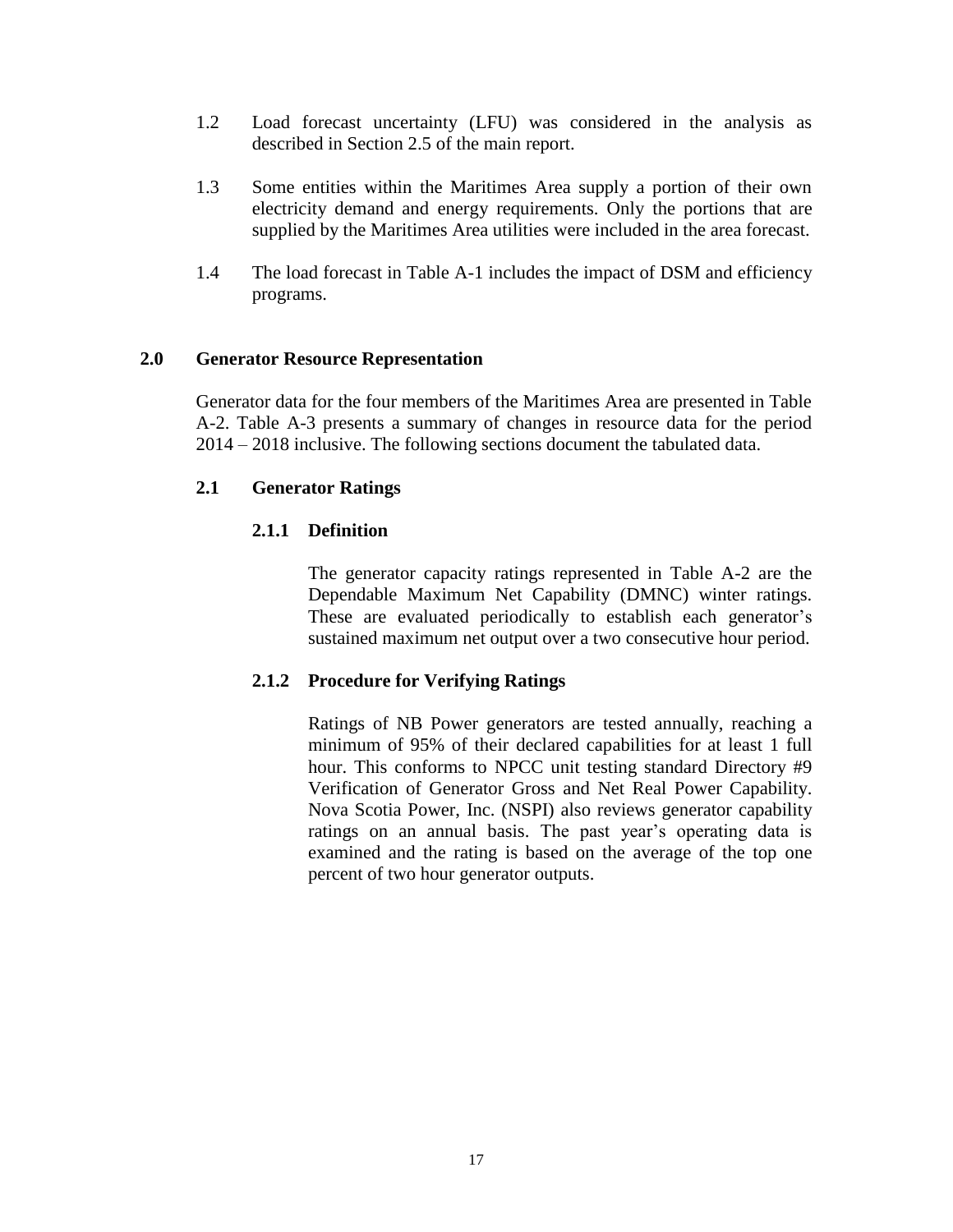| <b>New Brunswick Resources</b> |                         |                   |                    |                                                 |  |  |  |  |
|--------------------------------|-------------------------|-------------------|--------------------|-------------------------------------------------|--|--|--|--|
| Plant                          | Unit                    | <b>Type</b>       | <b>Capacity MW</b> | <b>Notes</b>                                    |  |  |  |  |
| Point Lepreau                  | 1                       | Nuclear<br>Diesel | 660<br>5           |                                                 |  |  |  |  |
| Belledune                      | $\mathbf{2}$            | Coal              | 467                |                                                 |  |  |  |  |
| Coleson Cove                   | $\mathbf{1}$            | Oil               | 324                |                                                 |  |  |  |  |
|                                | $\overline{c}$          | Oil               | 324                |                                                 |  |  |  |  |
|                                | 3                       | Oil               | 324                |                                                 |  |  |  |  |
| <b>Bayside</b>                 | $\sqrt{6}$              | Natural Gas       | 290                | Capacity (Combined Cycle Operation)             |  |  |  |  |
| Grandview                      | $\mathbf{1}$            | Natural Gas       | 45                 |                                                 |  |  |  |  |
|                                | $\overline{2}$          | Natural Gas       | 45                 |                                                 |  |  |  |  |
| Grand Manan                    | 3                       | Diesel            | 29                 |                                                 |  |  |  |  |
| Millbank                       | $\mathbf{1}$            | Diesel            | 99                 | Summer Capacity = $90$ MW                       |  |  |  |  |
|                                | $\sqrt{2}$              | Diesel            | 99                 | Summer Capacity = $90$ MW                       |  |  |  |  |
|                                | 3                       | Diesel            | 99                 | Summer Capacity = $90$ MW                       |  |  |  |  |
|                                | $\overline{\mathbf{4}}$ | Diesel            | 99                 | Summer Capacity = $90$ MW                       |  |  |  |  |
|                                |                         |                   |                    |                                                 |  |  |  |  |
| <b>Ste Rose</b>                | $\mathbf{1}$            | Diesel            | 99                 | Summer Capacity = $90$ MW                       |  |  |  |  |
| <b>NUG Purchases</b>           |                         | Biomass/Hydro     | 55                 |                                                 |  |  |  |  |
| Mactaquac                      | 1                       | Hydro             | 109                |                                                 |  |  |  |  |
|                                | $\sqrt{2}$              | Hydro             | 109                |                                                 |  |  |  |  |
|                                | 3                       | Hydro             | 109                |                                                 |  |  |  |  |
|                                | $\overline{\mathbf{4}}$ | Hydro             | 115                |                                                 |  |  |  |  |
|                                | 5                       | Hydro             | 112                |                                                 |  |  |  |  |
|                                | 6                       | Hydro             | 112                |                                                 |  |  |  |  |
| Beechwood                      | 1                       | Hydro             | 36                 |                                                 |  |  |  |  |
|                                | $\sqrt{2}$              | Hydro             | 36                 |                                                 |  |  |  |  |
|                                | 3                       | Hydro             | 41                 |                                                 |  |  |  |  |
|                                |                         |                   |                    |                                                 |  |  |  |  |
| <b>Grand Falls</b>             | 1                       | Hydro             | 16                 |                                                 |  |  |  |  |
|                                | $\sqrt{2}$              | Hydro             | 16                 |                                                 |  |  |  |  |
|                                | 3                       | Hydro             | 16                 |                                                 |  |  |  |  |
|                                | 4                       | Hydro             | 16                 |                                                 |  |  |  |  |
| Tobique                        | 1                       | Hydro             | $10\,$             |                                                 |  |  |  |  |
|                                | $\overline{c}$          | Hydro             | 10                 |                                                 |  |  |  |  |
|                                |                         |                   |                    |                                                 |  |  |  |  |
| Sisson                         | $\mathbf{1}$            | Hydro             | $\overline{9}$     |                                                 |  |  |  |  |
| Milltown                       | $\mathbf{1}$            | Hydro             | 3                  |                                                 |  |  |  |  |
| Nepisiguit Falls               | 1                       | Hydro             | $11\,$             |                                                 |  |  |  |  |
| NB Wind                        | All                     | Wind              | 120                | Expected on during peak out of 294 MW installed |  |  |  |  |
| Tie Benefits                   |                         |                   | 300                |                                                 |  |  |  |  |
| <b>TOTAL CAPACITY</b>          |                         |                   | 4369               | Total Capacity as of January 2014               |  |  |  |  |
|                                |                         |                   |                    |                                                 |  |  |  |  |

## **Table A - 2: Maritimes Area Resources**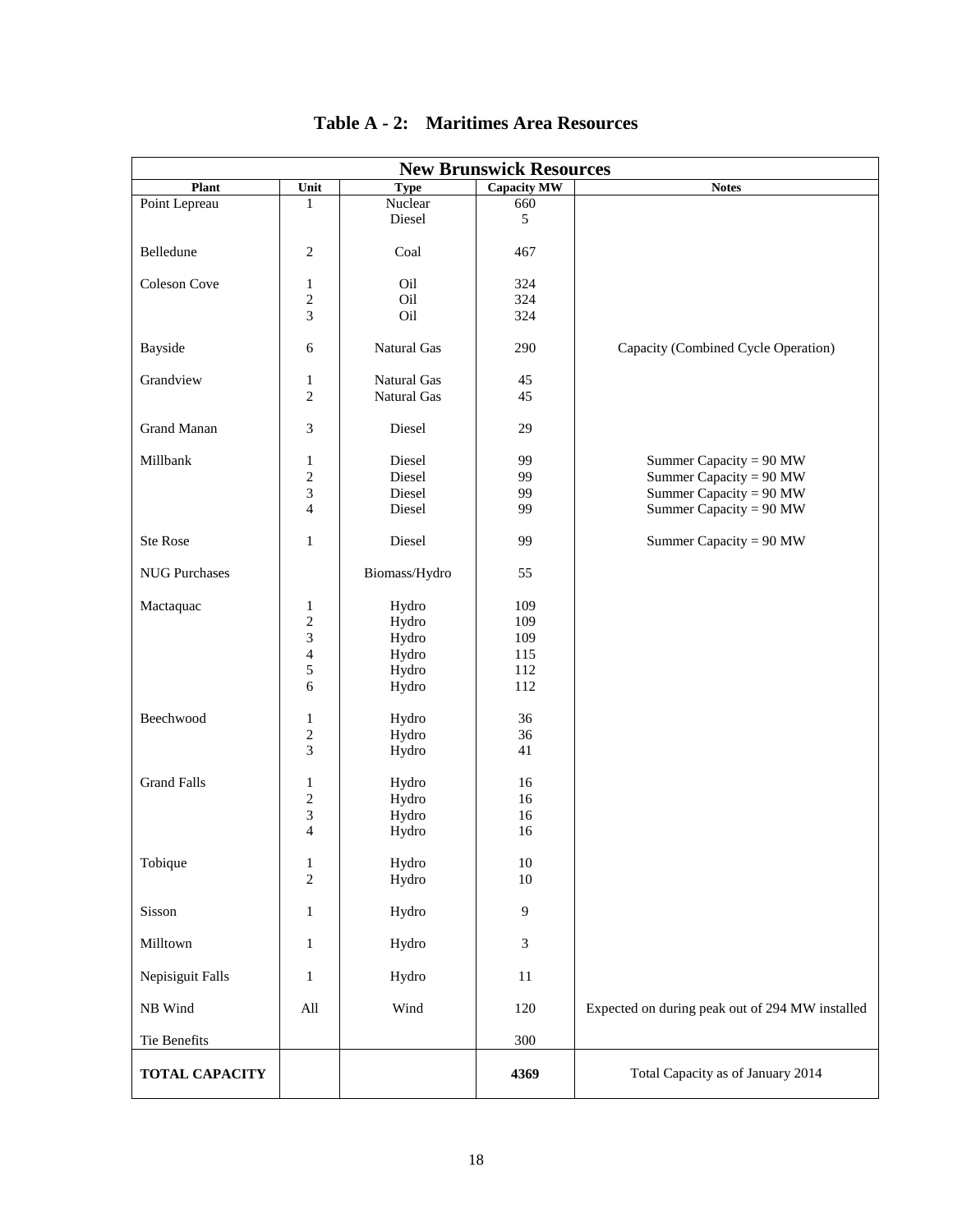| <b>Nova Scotia Resources</b> |                                                       |                                                                                   |                                   |                                                                                                                                                             |  |  |  |
|------------------------------|-------------------------------------------------------|-----------------------------------------------------------------------------------|-----------------------------------|-------------------------------------------------------------------------------------------------------------------------------------------------------------|--|--|--|
| Plant                        | Unit                                                  | <b>Type</b>                                                                       | Capacity (MW)                     | <b>Notes</b>                                                                                                                                                |  |  |  |
| <b>Tufts Cove</b>            | 1<br>$\mathbf{2}$<br>3<br>$\overline{4}$<br>5<br>6    | Gas/Oil<br>Gas/Oil<br>Gas/Oil<br>Natural Gas<br><b>Natural Gas</b><br>Natural Gas | 81<br>93<br>147<br>49<br>49<br>49 | Summer Capacity = $46$ MW<br>Summer capacity = $46$ MW                                                                                                      |  |  |  |
| Lingan                       | $\mathbf{1}$<br>$\mathfrak{2}$<br>3<br>$\overline{4}$ | Coal<br>Coal<br>Coal<br>Coal                                                      | 153<br>153<br>153<br>153          | Assumed retirement January 1, 2018                                                                                                                          |  |  |  |
| Pt. Tupper                   | $\overline{c}$                                        | Coal                                                                              | 152                               |                                                                                                                                                             |  |  |  |
| Trenton                      | 5<br>6                                                | Coal<br>Coal                                                                      | 150<br>157                        | Summer Capacity = 135 MW                                                                                                                                    |  |  |  |
| Pt. Aconi                    | $\mathbf{1}$                                          | Coal                                                                              | 171                               |                                                                                                                                                             |  |  |  |
| <b>Burnside</b>              | $\mathbf{1}$<br>$\mathfrak{2}$<br>3<br>$\overline{4}$ | Lt Oil<br>Lt Oil<br>Lt Oil<br>Lt Oil                                              | 33<br>33<br>33<br>$\overline{0}$  | Summer Capacity = $25$ MW<br>Summer Capacity = $25$ MW<br>Summer Capacity = $25$ MW<br>33 MW Currently unavailable,<br>assumed return to service March 2015 |  |  |  |
| Victoria Junction            | $\mathbf{1}$<br>$\overline{c}$                        | Lt. Oil<br>Lt. Oil                                                                | 33<br>33                          | Summer Capacity = $25$ MW<br>Summer Capacity = $25$ MW                                                                                                      |  |  |  |
| Tusket                       | $\mathbf{1}$                                          | Lt. Oil                                                                           | 24                                | Summer Capacity = $21$ MW                                                                                                                                   |  |  |  |
| <b>Wreck Cove</b>            | $\mathbf{1}$<br>$\overline{c}$                        | Hydro<br>Hydro                                                                    | 105<br>105                        |                                                                                                                                                             |  |  |  |
| Annapolis                    |                                                       | Hydro                                                                             | $\overline{4}$                    |                                                                                                                                                             |  |  |  |
| Avon                         |                                                       | Hydro                                                                             | $\tau$                            |                                                                                                                                                             |  |  |  |
| <b>Black River</b>           |                                                       | Hydro                                                                             | 23                                |                                                                                                                                                             |  |  |  |
| Nictuax                      |                                                       | Hydro                                                                             | 8                                 |                                                                                                                                                             |  |  |  |
| Lequille                     |                                                       | Hydro                                                                             | 11                                |                                                                                                                                                             |  |  |  |
| Paradise                     |                                                       | Hydro                                                                             | 5                                 |                                                                                                                                                             |  |  |  |
| Mersey                       |                                                       | Hydro                                                                             | 43                                |                                                                                                                                                             |  |  |  |
| Sissiboo                     |                                                       | Hydro                                                                             | 24                                |                                                                                                                                                             |  |  |  |
| <b>Bear River</b>            |                                                       | Hydro                                                                             | 13                                |                                                                                                                                                             |  |  |  |
| Tusket                       |                                                       | Hydro                                                                             | 2                                 |                                                                                                                                                             |  |  |  |
| Roseway                      |                                                       | Hydro                                                                             | $\sqrt{2}$                        |                                                                                                                                                             |  |  |  |
| St. Margrets                 |                                                       | Hydro                                                                             | 11                                |                                                                                                                                                             |  |  |  |
| Sheet Harbour                |                                                       | Hydro                                                                             | 11                                |                                                                                                                                                             |  |  |  |
| Dickie Brook                 |                                                       | Hydro                                                                             | $\overline{4}$                    |                                                                                                                                                             |  |  |  |
| Fall River                   |                                                       | Hydro                                                                             | $\mathbf{1}$                      |                                                                                                                                                             |  |  |  |
| NUG Purchases                | All                                                   | Biomass/Hydro                                                                     | 28                                |                                                                                                                                                             |  |  |  |
| <b>Small Biomass</b>         |                                                       |                                                                                   | 10                                |                                                                                                                                                             |  |  |  |
| PH Biomass                   |                                                       | <b>Biomass</b>                                                                    | $\mathbf{0}$                      | 53 MW - Energy only unit                                                                                                                                    |  |  |  |
| <b>NS Wind Projects</b>      | All                                                   | Wind                                                                              | 191                               | Expected on during peak out of 349 MW installed                                                                                                             |  |  |  |
| <b>TOTAL CAPACITY</b>        |                                                       |                                                                                   | 2507                              | Total Capacity as of January 2014                                                                                                                           |  |  |  |

|  | Table $A - 2$ : Maritimes Area Resources (cont'd) |  |  |
|--|---------------------------------------------------|--|--|
|--|---------------------------------------------------|--|--|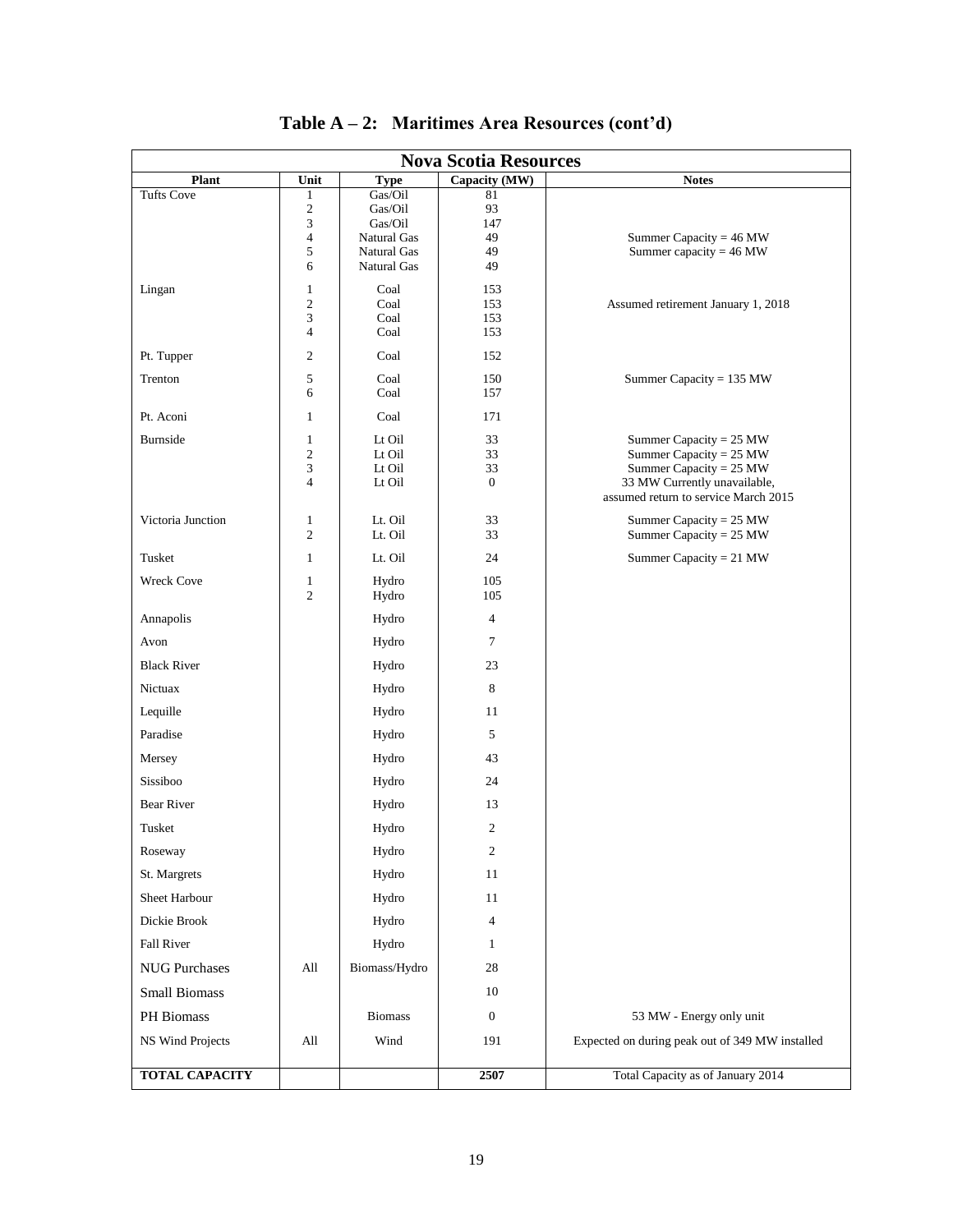| <b>Prince Edward Island Resources</b> |                |             |                       |                                                 |  |  |  |
|---------------------------------------|----------------|-------------|-----------------------|-------------------------------------------------|--|--|--|
| <b>Plant</b>                          | Unit           | <b>Type</b> | Capacity<br><b>MW</b> | <b>Notes</b>                                    |  |  |  |
| Charlottetown                         | 6              | Oil         | 5                     |                                                 |  |  |  |
|                                       | 7              | Oil         | 7                     |                                                 |  |  |  |
|                                       | 8              | Oil         | 10                    |                                                 |  |  |  |
|                                       | 9              | Oil         | 19                    |                                                 |  |  |  |
|                                       | 10             | Oil         | 19                    |                                                 |  |  |  |
|                                       | 11             | Diesel      | 49                    |                                                 |  |  |  |
| <b>Borden</b>                         | 1              | Diesel      | 15                    | Summer Capacity = $12 \text{ MW}$               |  |  |  |
|                                       | $\overline{2}$ | Diesel      | 25                    | Summer Capacity = $20$ MW                       |  |  |  |
| Summerside Diesel                     |                | Diesel      | 13                    | Owned by the City of Summerside                 |  |  |  |
| PEI Wind                              | All            | Wind        | 103                   | Expected on during peak out of 204 MW installed |  |  |  |
| <b>TOTAL CAPACITY</b>                 |                |             | 265                   | Total Capacity as of January 2014               |  |  |  |

**Table A – 2 Maritimes Area Resources (cont'd)**

|  | Table $A - 2$ Maritimes Area Resources (cont'd) |  |  |
|--|-------------------------------------------------|--|--|
|--|-------------------------------------------------|--|--|

| <b>Northern Maine Resources</b> |      |             |                       |                                                |  |
|---------------------------------|------|-------------|-----------------------|------------------------------------------------|--|
| Plant                           | Unit | <b>Type</b> | Capacity<br><b>MW</b> | <b>Notes</b>                                   |  |
| Tinker                          |      | Hydro       | 35                    |                                                |  |
|                                 |      | Diesel      | 1                     |                                                |  |
| Caribou Oil                     |      | Oil         | 22                    |                                                |  |
| Caribou                         |      | Diesel      | 7                     |                                                |  |
|                                 |      | Hydro       | $\mathbf{1}$          |                                                |  |
| $Boralex - Ashland (FF)$        |      | Wood        | 33                    |                                                |  |
| Squa Pan                        |      | Hydro       | $\mathbf{1}$          |                                                |  |
|                                 |      |             |                       |                                                |  |
| <b>EMEC</b>                     |      |             | 20                    |                                                |  |
| <b>NMISA Wind</b>               | All  | Wind        | 35                    | Expected on during peak out of 42 MW installed |  |
| <b>TOTAL CAPACITY</b>           |      |             | 133                   | Total Capacity as of January 2014              |  |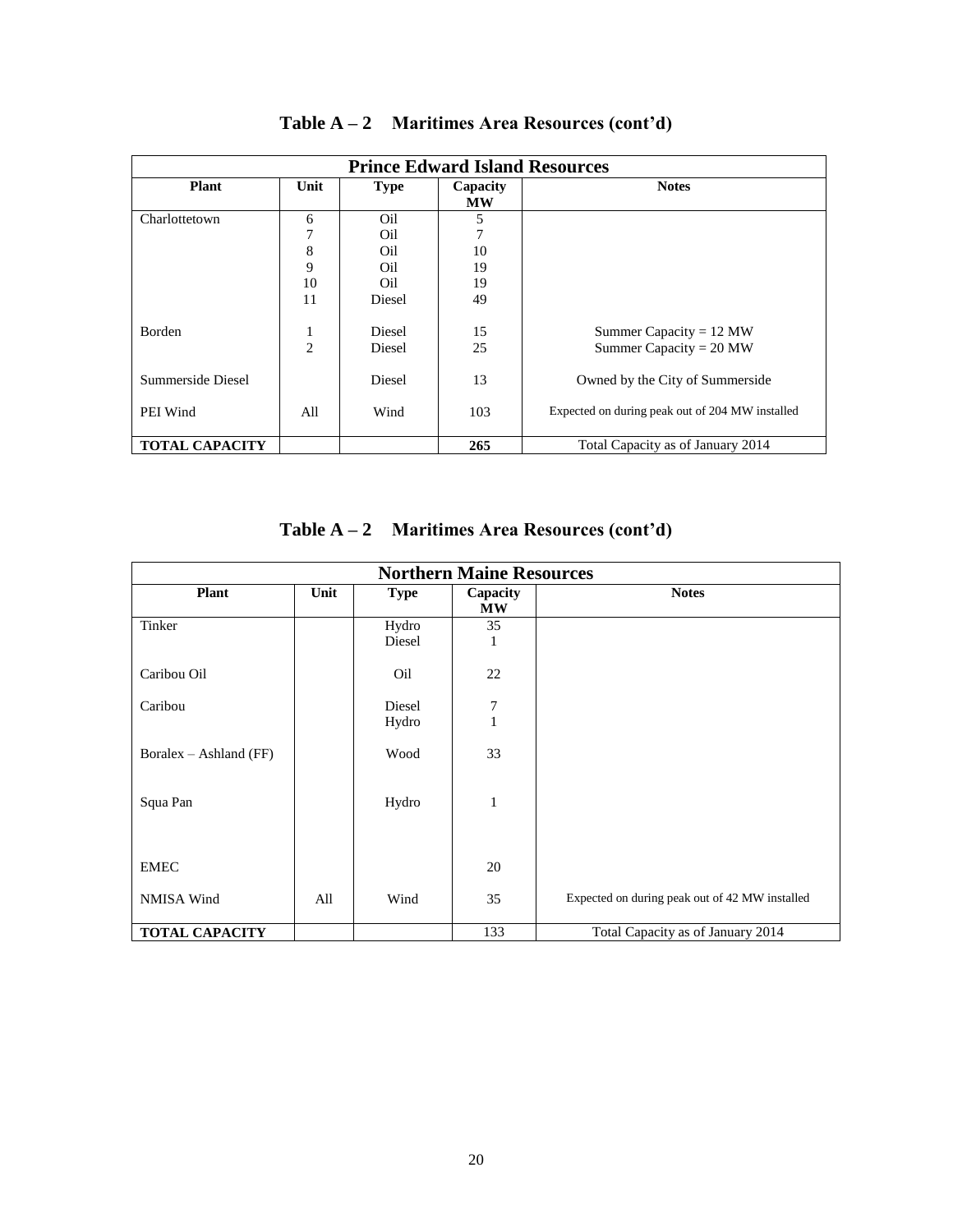| Year | <b>January</b><br>Capacity<br><b>MW</b> | <b>December</b><br>Capacity<br><b>MW</b> | Year<br>over<br>Year<br>Capacity<br><b>Change</b><br><b>MW</b> | <b>Explanation</b><br>-Total Capacities include tie benefits (MW)<br>-All wind capacity expected on peak (MW) |
|------|-----------------------------------------|------------------------------------------|----------------------------------------------------------------|---------------------------------------------------------------------------------------------------------------|
| 2014 | 7,307                                   | 7,380                                    | $+73$                                                          | NS Wind $(+73 \text{ MW}$ on peak, $+133 \text{ MW}$ installed)                                               |
| 2015 | 7,380                                   | 7,390                                    | $+10$                                                          | NS Wind $(+10$ MW on peak, $+17$ MW installed)                                                                |
| 2016 | 7,390                                   | 7,403                                    | $+13$                                                          | NS Wind $(+13 \text{ MW}$ on peak, $+25 \text{ MW}$ installed),                                               |
| 2017 | 7,403                                   | 7,417                                    | $+14$                                                          | NS Wind $(+14 \text{ MW}$ on peak, $+25 \text{ MW}$ installed),                                               |
| 2018 | 7,417                                   | 7417                                     | $\Omega$                                                       | NS Lingan 2 retired -153 MW coal<br>Nfld. to $NS$ purchase $+153$ MW hydro                                    |

**Table A - 3: Summary of Changes in Capacity** 

## **2.2 Generator Unavailability Factors**

## **2.2.1 Types of Unavailability Factors Represented**

The types of unavailability factors represented in this reliability assessment are forced outages and planned outages. Forced outages include unplanned maintenance outages, deferrable forced outages, starting failure outages and generator derating adjustments. All except planned outages are included in the Forced Outage Rates (FORs) presented in Table A-4. Planned outages are scheduled manually for the reliability program based upon projected maintenance schedules.

New Brunswick forced outage rates are calculated consistent with the DAFOR (derating adjusted forced outage rate) calculation in IEEE Standard 762-2006, Section 8.17.4.

NSPI uses the DAFOR (derating adjusted forced outage rate) calculation for forced outage rates in IEEE Standard 762-2006, Section 8.17.4. NSPI maintains a database of combustion turbine and fossil generator reliability and performance data and is a contributing utility to the Canadian Electricity Association Equipment Reliability Information System (CEA-ERIS). The CEA-ERIS also calculates DAFOR using the industry standard definition as per IEEE 762-2006.

The forced outage rates for the smaller PEI and Northern Maine systems are modeled using forced outage rates for generators of similar size and fuel type in New Brunswick and Nova Scotia.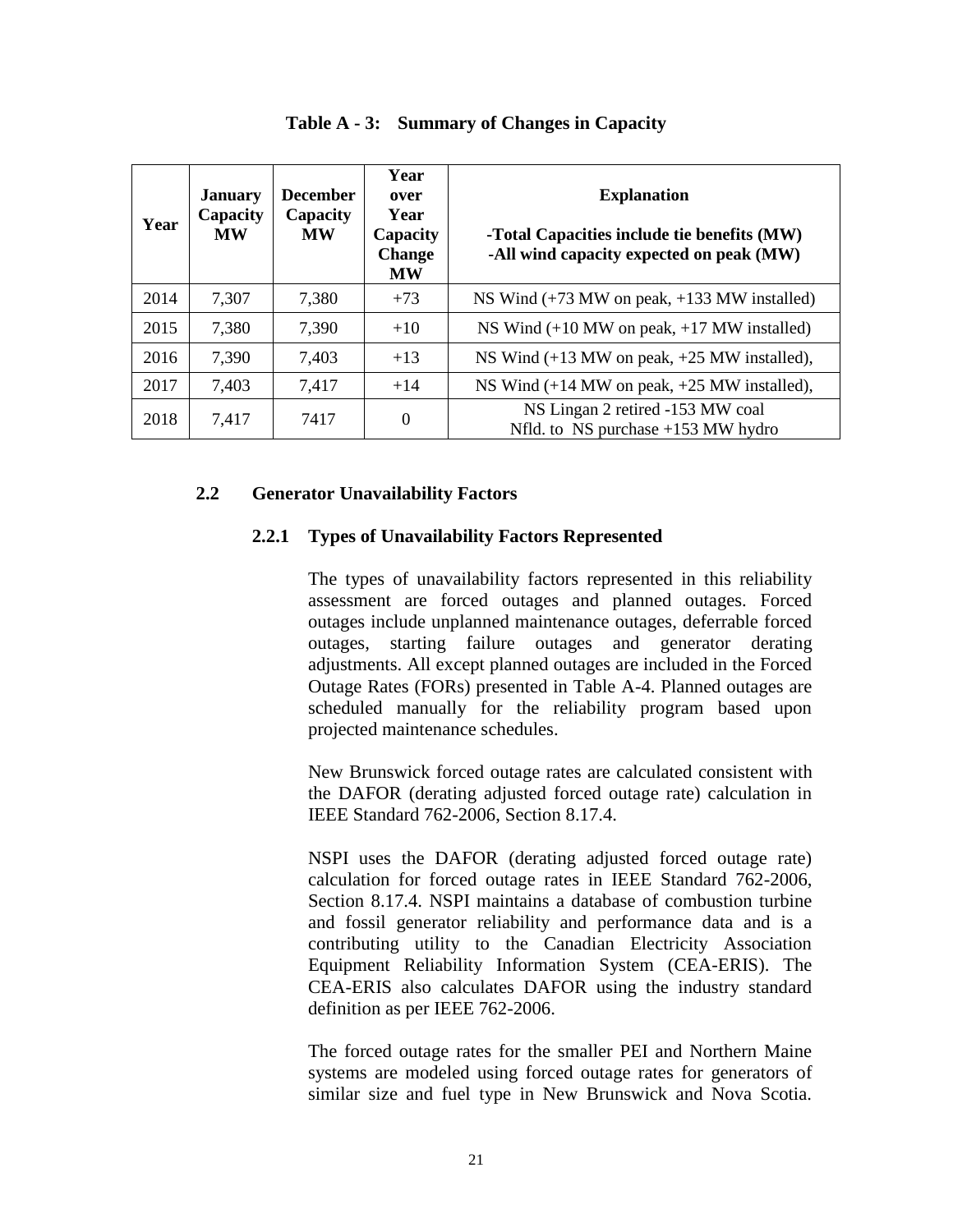Most of the small diesel and oil fuelled generators in these systems operate less than 100 hours per year, and statistics necessary for calculating their DAFOR values are not available. The modeled FOR values for generators in these systems are between  $5 - 10$  %.

## **2.2.2 Source of Unavailability Factors**

Forced Outage Rates for existing generators are based on actual outage data as well as on data of similar sized generators as compiled by the Canadian Electricity Association (CEA).

FORs for new generators are based upon the utilities' experience with similar generators in conjunction with averages compiled by the Canadian Electricity Association (CEA).

## **2.2.3 Maturity Considerations**

Immature FORs were not used in this evaluation.

## **2.2.4 Tabulation of Forced Outage Rates**

The ranges of FORs used in the assessment are tabulated in Table A-4. These values are consistent with those used in the business plans of the Maritimes Area utilities and reflect the results of maintenance and operational strategies.

| <b>Unit Type</b>      | <b>Forced Outage Rate</b><br>$\frac{0}{0}$ |             |  |  |
|-----------------------|--------------------------------------------|-------------|--|--|
|                       | 2013 Review                                | 2010 Review |  |  |
| Oil                   | $1 - 10**$                                 | $1 - 10$    |  |  |
| Coal                  | $2 - 16$                                   | $2 - 4$     |  |  |
| Hydro                 | $1 - 11*$                                  | $1 - 8$     |  |  |
| Nuclear               | 6                                          |             |  |  |
| <b>Natural Gas</b>    | $1 - 7$                                    | $2 - 4$     |  |  |
| Wind (after derating) | $\left( \right)$                           |             |  |  |
| Oil / Gas             | $6 - 8$                                    | ◠           |  |  |
| <b>Biomass</b>        | $1-8$                                      | 3           |  |  |

## **Table A - 4: Maritimes Area Forced Outage Rates**

\* Most light oil fueled generators are in the range of 1-5%. Two smaller Combustion turbines and some of the heavy oil fueled generators are in the order of 7-10%.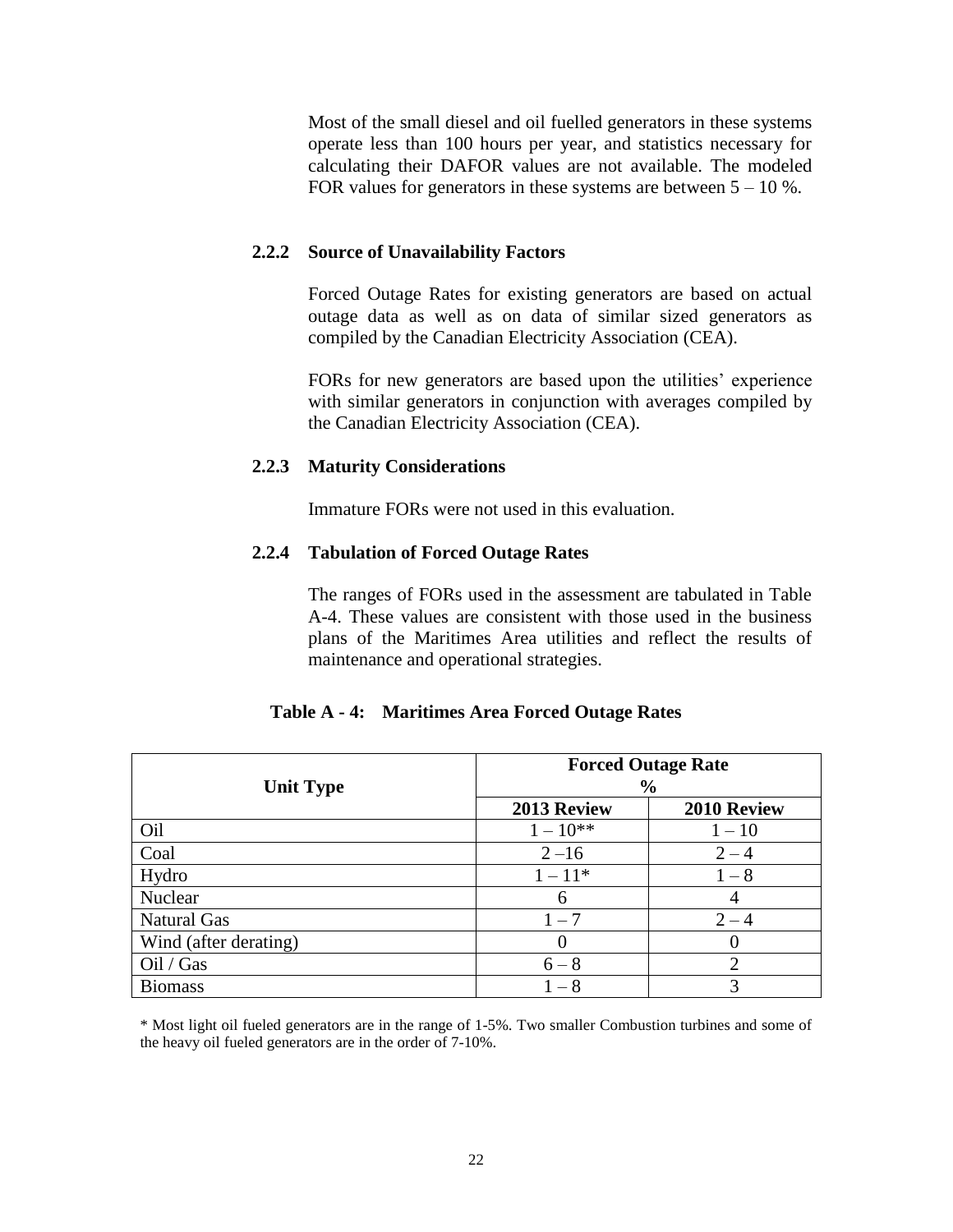\*\* One hydro plant (the 4 generator - 64MW Grand Falls plant in NB) had a forced outage rate as high as 11%. Its power house was flooded during an extreme weather event in 2011. All other hydo generators had forced outage rates of 1%.

## **2.3 Purchase and Sale Representation**

Purchases and sales are represented as an adjustment to the capacity or load as appropriate.

## **2.4 Retirements**

Retirements were considered by removing the generators from the model at their retirement date. The only known retirement scheduled during the 2014 to 2018 period of this review is the January 1, 2018 retirement of the Lingan 2 unit in Nova Scotia.

## **3.0 Representation of Interconnected Systems**

Since 2011, NBSO has assumed 300 MW of tie benefits to New Brunswick in its resource adequacy assessments. These tie benefits are based on a 2011 decision by the New Brunswick Market Advisory Committee to recognize the lowest historical Firm Transmission Capacity posted from summer peaking New England to winter peaking New Brunswick since the commissioning of the second 345 kV tie between these systems in December 2007. To the extent that future capacity purchases from New England to New Brunswick occur across this interface, these tie benefits will be reduced accordingly. Tie benefits from other neighbouring jurisdictions were not considered by the New Brunswick Market Advisory Committee because they also experience peak loads in winter.

In the CP-8 report *Review of Interconnection Assistance Reliability Benefits (June 1, 2011)* the range of estimated annual tie benefit potential for the Maritimes Area for 2011 was 1076 – 1353 MW and 1,252 and 1,536 MW in the year 2015. Based on this study, the 300 MW of tie benefits assumed for this 2013 Comprehensive Review is conservative.

## **4.0 Modeling of Variable and Limited Energy Sources**

Wind resources are modeled as simulated hourly values that are netted out against the hourly loads. The hourly wind shapes are based upon historical hourly wind generation values for the 2011-2012 fiscal year. New wind capacity forecast for a Maritimes Area jurisdiction is modeled by scaling the historical wind generation in that jurisdiction.

Under normal operating conditions, the hydro system is operated considerably below its DMNC rating due to economics. However, if required to maintain customer load, it would be operating at full capacity by utilizing the headponds and other existing storage reservoirs. This is one of the options documented in the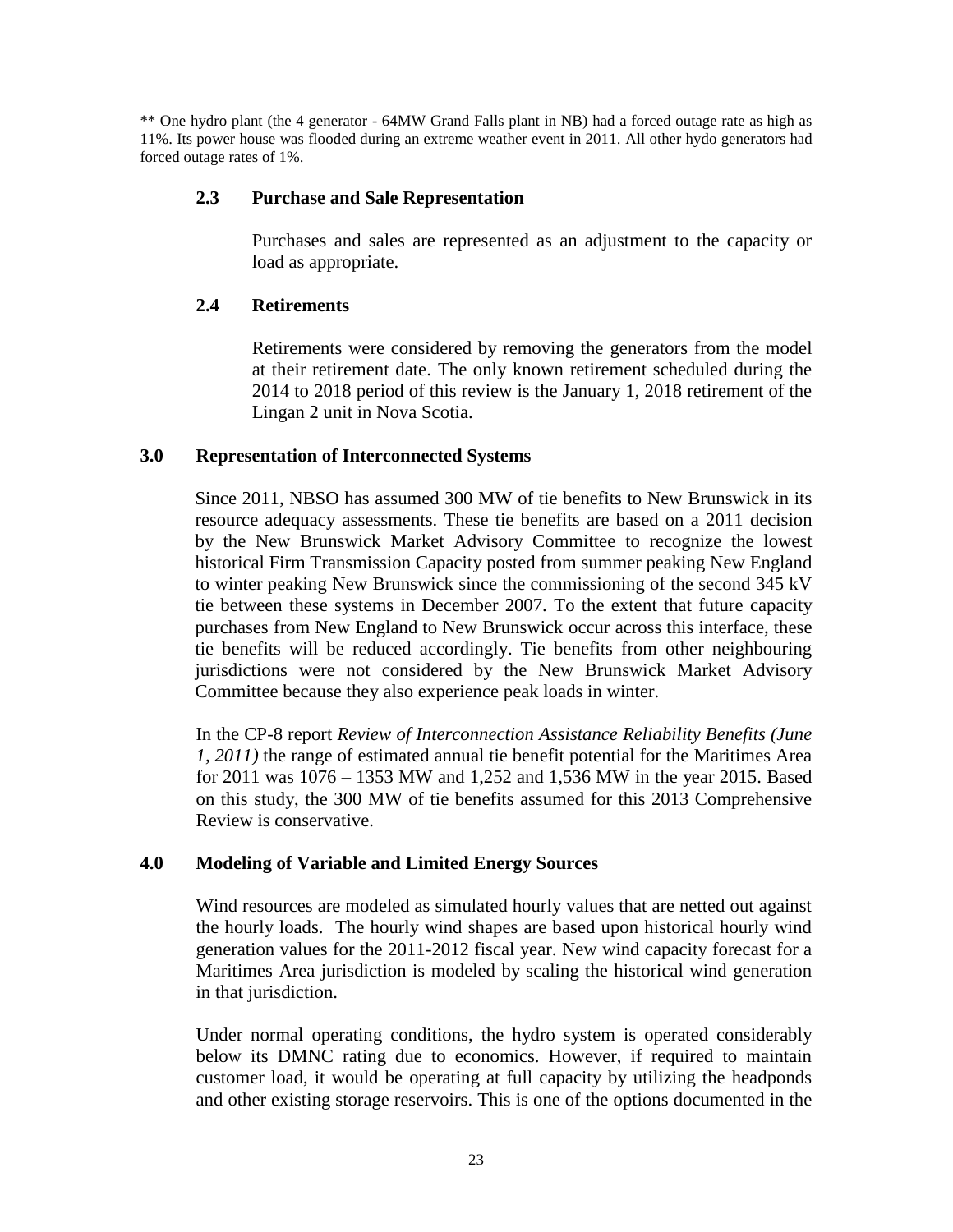Emergency Operating Procedures (Section 2.2 of the main report). Therefore, in the evaluation, hydro generators are considered available for all hours during which the generator is not on forced outage or maintenance. There are no seasonal adjustments to the DMNC ratings of the hydro generators.

## **5.0 Modeling of Demand Side Management**

The expected monthly demand and energy reduction due to Demand Side Management programs for each System Operator is included in their respective forecasts and in the combined Maritimes Area forecast in Table A-1.

## **6.0 Modeling of Non-Utility Generation**

Small non-utility generators are aggregated into single units with operating characteristics and FORs equivalent to other Maritimes Area generators of similar size. These are tabulated in Table A-2 and are identified by type NUG. Larger non-utility generators, such as Bayside 6, are shown separately because their size is comparable to the larger utility generators on the system.

## **7.0 Other Assumptions**

The study assumed that there would be no generator slippages or deratings due to environmental constraints within the five-year timeframe of this review. Current emission limits are specified as annual system volumes rather than generator specific volumes, providing flexibility in the operation of the fleet.

Future regulations limiting greenhouse gas emissions and air pollutants are expected for the 2020-2030 timeframe and could restrict the future utilization of fossil fuelled generation. System Operators in the Maritimes Area will be tracking such standards as they are implemented and may conduct analyses in the future regarding their impact on resource adequacy.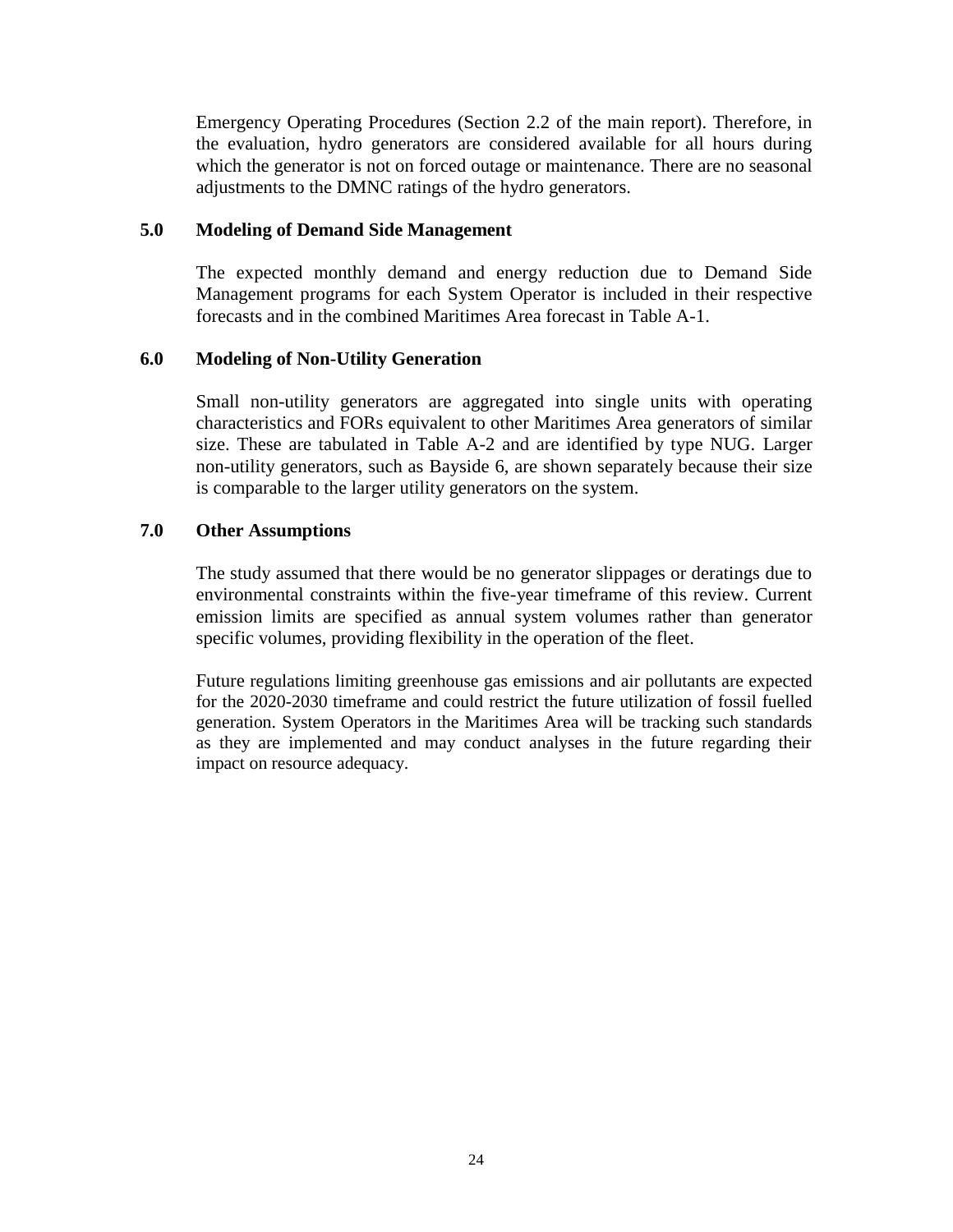**APPENDIX B DESCRIPTION OF RELIABILITY PROGRAM**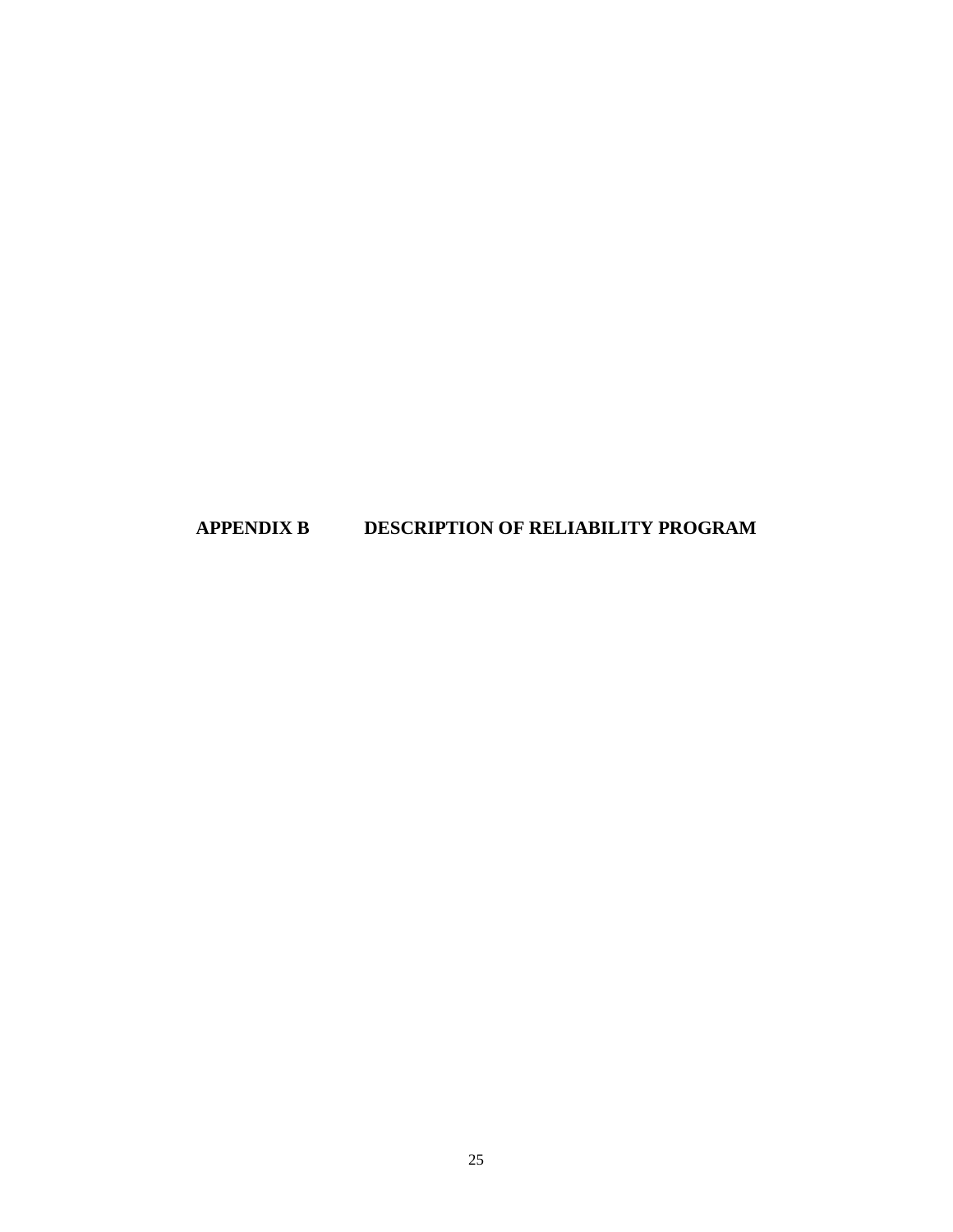## **DESCRIPTION OF RELIABILITY PROGRAM**

The program used for this assessment, LOLP, was originally developed at NB Power in 1984 to complete the Triennial Review of Resource Adequacy. Since that time the program has been improved, and its capabilities expanded, with the most recent modifications being completed during summer 2013.

The original program was a single area program that performed the classical LOLP analysis based upon the weekday peak hour load, as well as an LOLH and EENS analysis which is based upon all of the hourly loads. The results of the program were benchmarked against the results of the IEEE reliability test system, as well as against the results of the PICES program used by NSPI for the 1991 Triennial Review. The program was further benchmarked by evaluating its results against those documented in the 1992 CIGRE Task Force 38-03-10 report "Composite Power System Reliability Analysis Application to the New Brunswick Power Corporation System"". In all cases, excellent agreement of results was observed.

In the fall of 2007, modifications to the original program allowed it to perform a Monte Carlo analysis of a multi-area system with intra-area tie limits. This Monte Carlo simulation was written using MATLAB® software for programming and random number generation, and it performs as follows:

- For each daily coincident peak load, generation is simulated in each jurisdiction of the Maritimes. In the case of wind generation, hourly wind generation generation projections for the time of the Area coincident peak are netted against the loads. This simulation uses random numbers against a generator's Forced Outage Rate to determine the status of each generator. Planned generator maintenance is also enforced.
- Generation surpluses or deficits are determined for each intra-area jurisdiction. Because each jurisdiction other than New Brunswick (NB) is only connected to NB, these surpluses and deficits can be transferred to New Brunswick.
- Surpluses transferred to NB from another intra-area jurisdiction are limited by the export limit of the jurisdiction.
- Deficits in an intra-area jurisdiction other than NB that exceed the import capability from NB results in a loss of load event. Otherwise, the deficit is transferred to NB.
- With all transfer-limited intra-area surpluses and deficits transferred to NB, it is determined whether or not the simulated generation in NB plus transferred surpluses is adequate to supply both the NB load and any transferred deficits. If not, then a loss of load event occurs.
- The Monte Carlo simulation is performed for each daily peak hour of the year, and the yearly simulation is repeated 100,000 times to calculate the average LOLE in days/year.

The base load shape for the program is system hourly net loads for each jurisdiction comprising the Area. Monthly load shapes for the individual jurisdictions are created by scaling the hourly loads to match the load forecast values of both demand and energy.